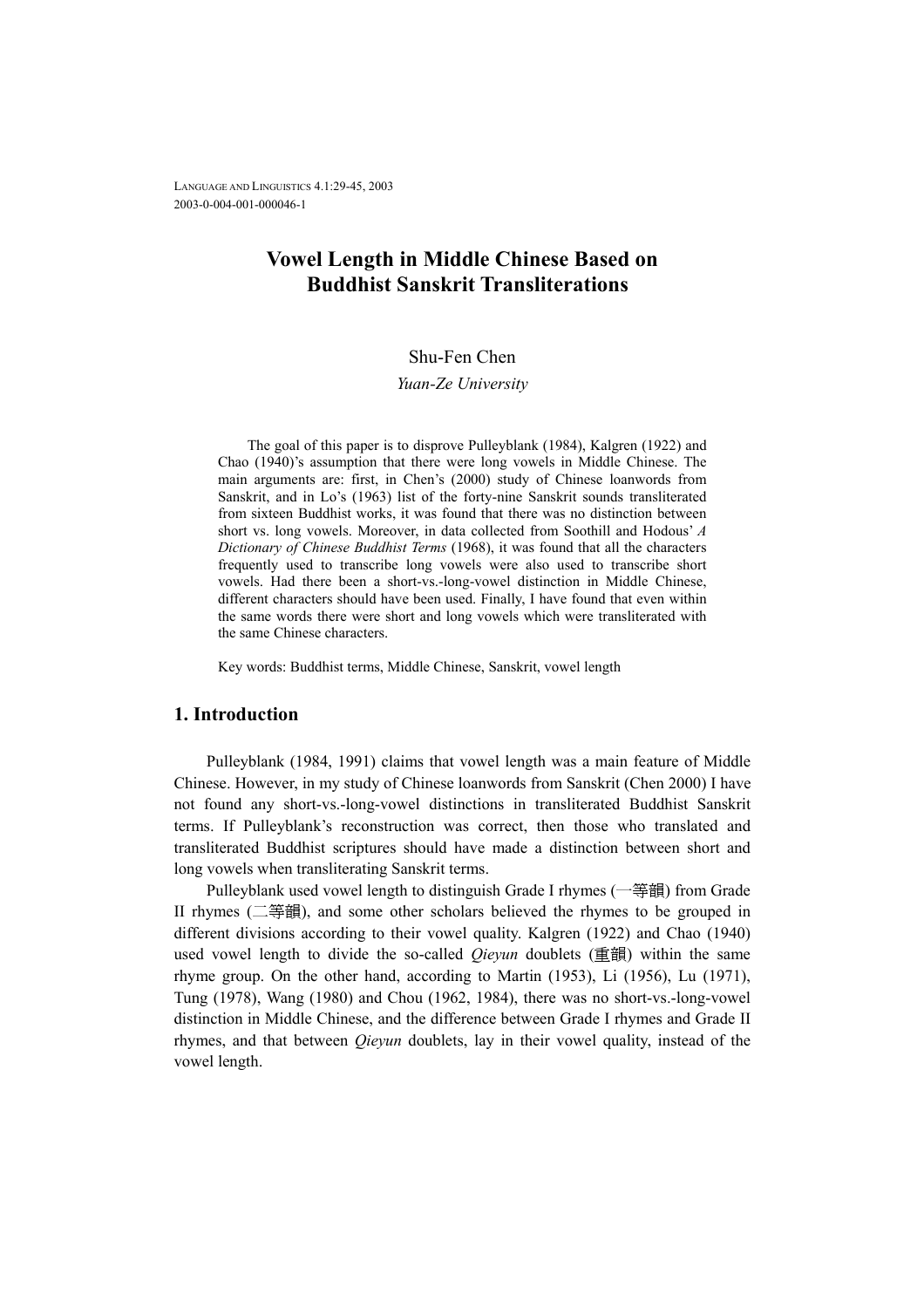Various counter-arguments concerning Middle Chinese vowel length have appeared in the literature. Lo (1963) listed forty-nine Sanskrit sounds that were transliterated in sixteen different Buddhist works. Nine out of these sixteen works used the same Chinese characters to transcribe short and long vowels, with some annotations. Had there been long vowels in Middle Chinese, the translators would certainly have used characters containing such to transcribe Sanskrit long vowels. Secondly, in data collected from Soothill and Hodous' (1968) *A Dictionary of Chinese Buddhist Terms*, it was found that all the characters frequently used to transcribe long vowels were also used to transcribe short vowels. Had there been a short-vs.-long-vowel distinction in Middle Chinese, different characters should have been used to reflect it. As a result, I conclude that it is not convincing to postulate that vowel length was used to distinguish Grade I rhymes from Grade II rhymes. In addition, the use of vowel length to indicate *Qieyun* doublets by Kalgren and Chao is questionable. Thus, the reconstructions by Martin and others of different rhyme groups and doublets within the same rhyme groups based on vowel quality, and not vowel length, is obviously more tenable.

## **2. Literature review on vowel length**

In his *Middle Chinese*, Pulleyblank (1984:80) states that "Further study has led me to the conclusion that in all the outer rhyme groups Grade II had long aa in contrast to short a in Grade I." There were three main sources that led to this conclusion: First, the long /a:/ in Late Middle Chinese (LMC) had its reflex in Cantonese, and the pattern of correspondence between Cantonese and LMC, as interpreted from the rhyme tables, is very convincing. Second, the reconstruction of the long /a:/ provides persuasive evidence for his reconstruction of the vocalic /u/ in Grade I *hekou* 合口, in contrast to the glide /w/ in Grade II, since the former arose via a Glide Strengthening rule which changed /w/ into /u/ before the short non-high vowels /a/ and / $\sigma$ /. In addition, according to Pulleyblank (1984), in Shao Yong's (邵雍, 1011-1107) tables in *Huangji Jingshi* 皇 極經世, although the same four grades were used, as the standard rhyme tables, some rhymes were put into different grades, and thus, in a way, his arrangement of grades reflected "more directly the current pronunciation of the eleventh century." For example, in traditional rhyme tables,  $\frac{H}{H}$  LMC /tan/ and  $\frac{H}{H}$  LMC /thai/ belong to Grade I, but in *Huangji Jingshi* they are placed in Grade II. The two words in question have the long /a:/ reflex found in Cantonese. This leads Pulleyblank to conclude that "Shao Yong's tables thus show that the lengthening of a to aa after alveolar initials was not confined to the Cantonese and southern dialect but occurred in the north also." (Pulleyblank 1984: 84).

Other scholars, however, regard the difference among the four rhyme divisions as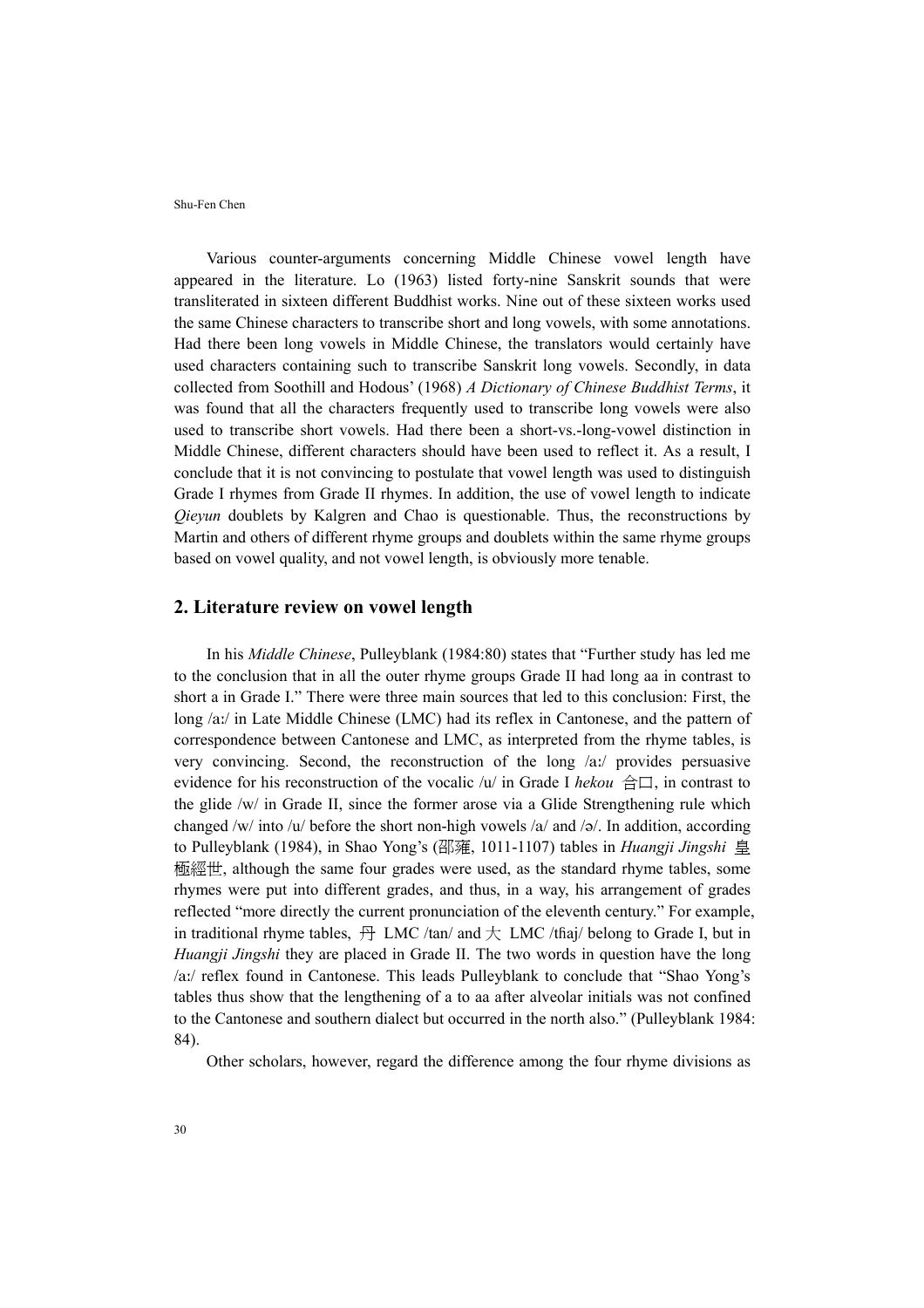lying in the vowel quality instead of the vowel length. Wang (1980:57) claims that the rhyme tables have divided the finals into four divisions according to the place of articulation of the vowels. In certain *kaikou* 開口 rhyme groups, which have all the four divisions, as in *Xie* 蟹 *she*, *Shan* 山 *she*, *Xiao* 效 *she* and *Xian* 咸 *she*, the vowels move farther to the front of the mouth, from Grade I to Grade IV, as shown in (1). Tung (1978:99) also believes that the distinction between the four divisions of rhymes lies in their vowel quality if the rhyme groups have all the four rhyme divisions. If certain rhyme groups only have Grade I and Grade III rhymes, then the difference between them lies in the fact that Grade III has the glide /j/ while Grade I does not.

|             | Grade I | Grade II | Grade III | Grade IV |
|-------------|---------|----------|-----------|----------|
| Wang (1980) |         |          |           |          |
| Tung (1978) |         |          | ıæ        | I٤       |

(1)

Though no scholars except Pulleyblank have distinguished Grade I rhymes from Grade II rhymes by their vowel length, however, Kalgren (1922, 1954) and Chao (1940) agree that there was a short-vs.-long-vowel distinction in Middle Chinese which separated the so-called *Qieyun* doublets. For example, in *Shan* 山 *she*, within the Grade II rhymes, there was the rhyme *Shan*  $\mathbb{H}$  with a long /a:n/, and the rhyme *Shan*  $\Box$  with a short /an/. There are other scholars in whose reconstructions of Middle Chinese no long vowels exist at all. For example, Martin (1953), Li (1956), Lu (1971), Tung (1978), Wang (1980) and Chou (1962, 1984) all use vowel quality rather than vowel length to tell Grade I rhymes apart from Grade II rhymes, and to differentiate doublets within the same rhymes. The differences of various scholars' reconstruction are summarized in (2).

- (2) a. Pulleyblank: Vowel length divides Grade I rhymes and Grade II rhymes.
	- b. Kalgren & Chao: Vowel length is a feature of *Qieyun* doublets (重韻).
	- c. Martin, Li, Lu, Tung, Wang and Chou: There was no short-vs.-long-vowel distinction in Middle Chinese. The difference between Grade I rhymes and Grade II rhymes, and that between *Qieyun* doublets lay in vowel quality rather than vowel length.

The reconstruction of the vowels in the outer rhyme groups according to various scholars is illustrated in table (3) below. Since different scholars have used various systems of phonetic symbols, I have attempted to render their transcriptions into IPA (*International Phonetic Alphabet*) to make comparison among them more readily transparent.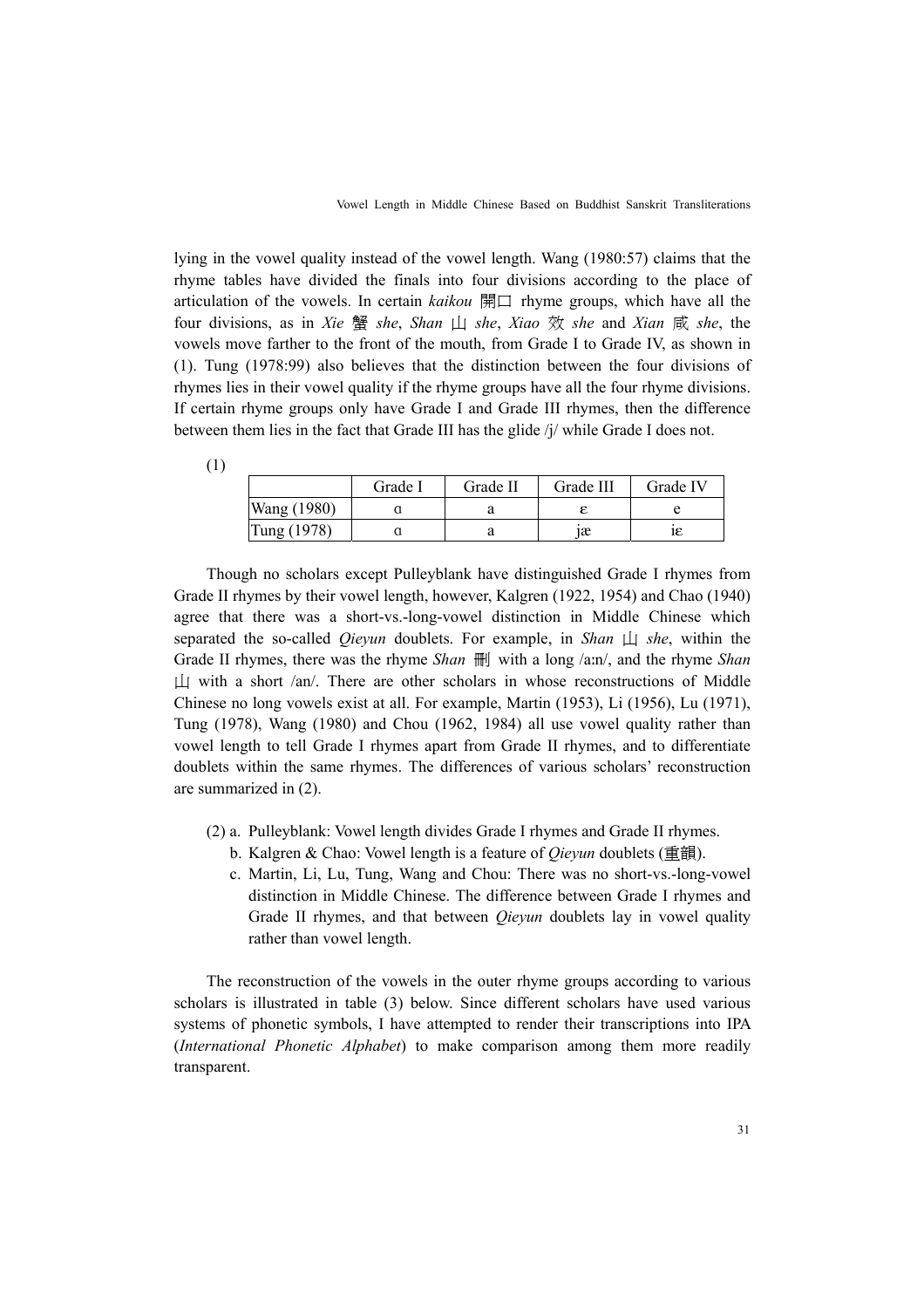| 韻攝          | 等別 | Pulleyblank   Kalgren    |                                                  | Li                            | Tung                           | Wang                            | Lu             | Chou                                | Martin                                               |
|-------------|----|--------------------------|--------------------------------------------------|-------------------------------|--------------------------------|---------------------------------|----------------|-------------------------------------|------------------------------------------------------|
| Rhyme Group |    | 浦立本                      | 高本漢                                              | 李榮                            | 董同龢                            | 王力                              | 陸志韋            | 周法高                                 | 馬丁                                                   |
| Guo-Jia 果假攝 | 等  | lla                      | Ιa                                               | Ιa                            | ١a                             | <sub>a</sub>                    | $\mathbf{D}$   | a                                   | $\alpha$                                             |
|             | 二等 | la:                      | la:                                              | la                            | a                              | a                               | a              | a                                   | ε                                                    |
| Xie 蟹攝      | 等  | <sub>a<sub>j</sub></sub> | a1, a1                                           | $a_1$ , $p_1$                 | ai, Ai                         | a <sub>1</sub> , p <sub>1</sub> | $a_1$ , $p_1$  | $\mathfrak{D}_1$ , $\mathfrak{Q}_1$ | 91, 01                                               |
|             | 二等 | a:                       | ai, a:i, ai' ai, $\varepsilon$ , $\varepsilon$ i |                               | ai, ei, æi                     | ai, ei, æi                      | $x_1, y_1$     |                                     | ai, ei, $\epsilon$ i ai, $\epsilon$ i, $\epsilon$ i' |
| Xiao 效攝     | 一等 | aw                       | lau                                              | lau                           | au                             | au                              | pu             | αu                                  | au                                                   |
|             | 二等 | a:w                      | a:u                                              | lau                           | au                             | au                              | еu             | au                                  | εu                                                   |
| Dang 宕攝     | 等  | lan                      | $\alpha$ :n                                      | $a\eta$                       | $a\eta$                        | aη                              | pη             | αη                                  | αŋ                                                   |
|             | 二等 | a:n                      |                                                  |                               |                                |                                 |                |                                     |                                                      |
| Geng 梗攝     | 一等 |                          |                                                  |                               |                                |                                 |                |                                     |                                                      |
|             | 二等 | an                       | $\mathbf{r}$ , $\epsilon$ η                      | $\mathfrak{m}, \mathfrak{en}$ | $\mathbf{e}$ n, $\mathbf{e}$ n | $\mathbf{r}$ , $\mathbf{r}$     | an, en         | aη                                  | an, en                                               |
| Jiang 江攝    | 等  |                          |                                                  |                               |                                |                                 |                | oη                                  |                                                      |
|             | 二等 | a:wn                     | $\mathop{\rm{op}}\nolimits$                      | $\mathop{\rm{op}}\nolimits$   | $\mathfrak{D}$                 | $\mathfrak{D}$                  | $\mathfrak{D}$ |                                     | εη                                                   |
| Shan 山攝     | 等  | an                       | aːn                                              | αn                            | an                             | An                              | pn (an)        | αn                                  | an                                                   |
|             | 二等 | a:n                      | am, an                                           | an, en                        | an, æn                         | an, æn                          | an, en         | an, en                              | an, en                                               |
| Xian 咸攝     | 等  | am                       | am, am                                           |                               | lem, am Am, am                 | pm, am                          |                | pm, am am, əm əm, am                |                                                      |
|             | 二等 | a:m                      | am, a:m   em, am   em, am                        |                               |                                | em, am                          |                | em, am am, em am, em                |                                                      |

(3)

Please note that:

- (a) The *shes* with final *-m*, *-n*, and *-y* also include final plosives *-p*, *-t*, and *-k*.
- (b) Since Chao's reconstruction of the outer rhyme groups is exactly the same as Kalgren's, it is not listed in the above table.
- (c) In Pulleyblank's reconstruction for *Dang* 宕 s*he* there were Grade I rhymes and Grade II rhymes. However, in others' reconstructions there were only Grade I rhymes for *Dang* 宕 *she*.

In order to enhance the reader's understanding of the vowels' locations in the IPA chart, all vowels are arranged according to their backness, height and roundedness. The following IPA chart is taken from Lin & Chu (1989).

|      |           | Front     |             |           | Central      | Back      |               |  |
|------|-----------|-----------|-------------|-----------|--------------|-----------|---------------|--|
|      |           | unrounded | rounded     | unrounded | rounded      | unrounded | rounded       |  |
| High | highest   |           |             |           | Ħ            | u         | u             |  |
|      | high      |           | $\mathbf v$ |           |              |           | U             |  |
|      | half high | e         | Ø           |           |              |           | $\Omega$      |  |
| Mid  | mid       | E         |             |           | $\Theta$     |           |               |  |
|      | half low  | £.        | œ           | з         | 8            | Λ         | $\mathcal{O}$ |  |
| Low  | low       | æ         |             |           | $\mathbf{r}$ |           | $\mathbf{D}$  |  |
|      | lowest    | a         |             |           |              |           |               |  |

(4)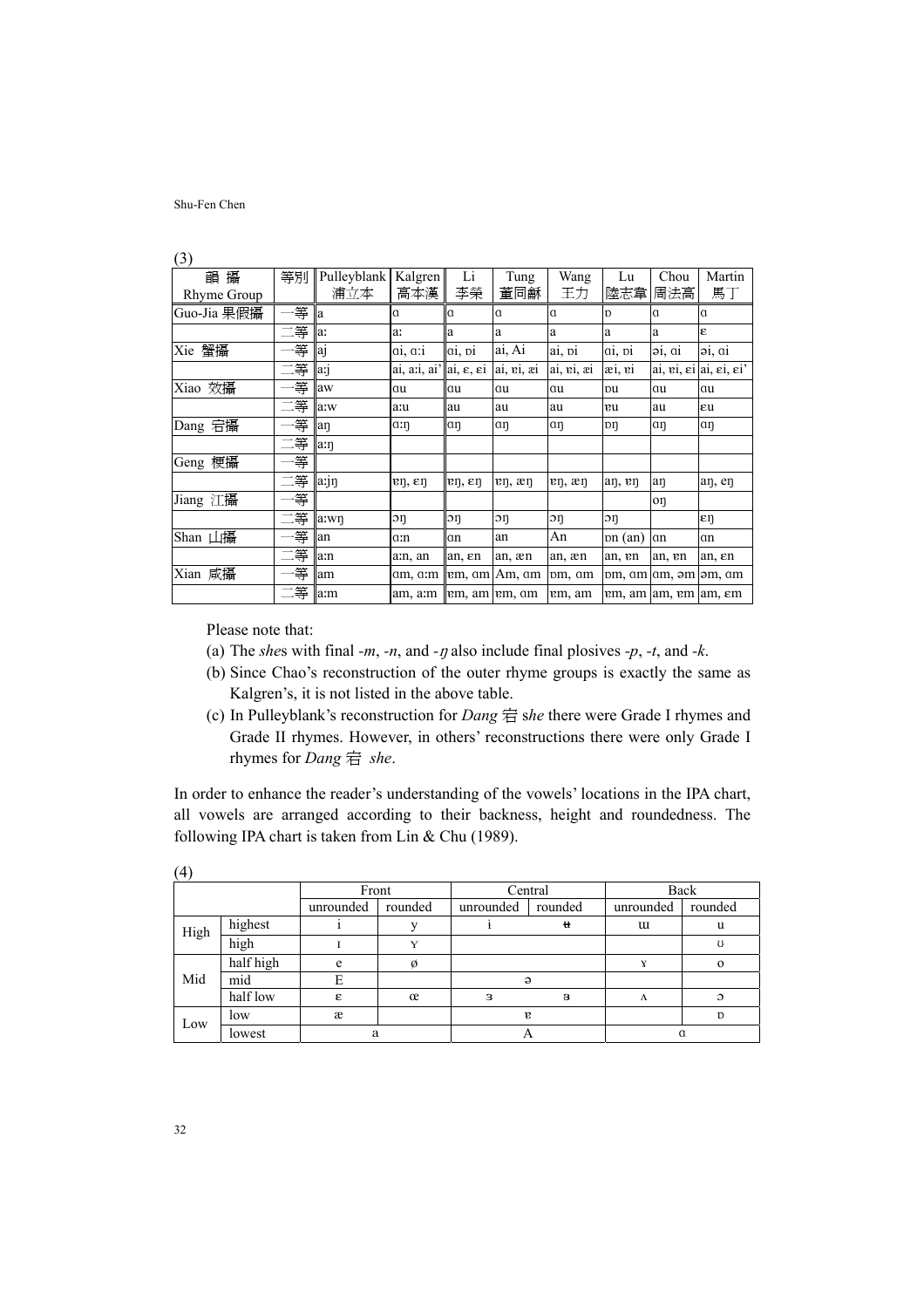## **3. Counter-arguments against vowel length in Middle Chinese**

In this section I shall put forward some counter-arguments against vowel length in Middle Chinese. First of all, vowel length is a very important feature in Sanskrit. If, like Sanskrit, Middle Chinese had a short-vs.-long-vowel distinction, then, when transliterating Buddhist Sanskrit scriptures, monks and linguists probably would have used different Chinese characters to separate the short from long vowels, since the work of the "translation arenas", the ancient Chinese organizations that translated Buddhist classics, was very precise (Yi 1986). The major translators not only had a deep understanding of Buddhist scriptures, but also an excellent command of both Sanskrit and Chinese. Moreover, within the translation arenas there were translators with clearly defined duties and offices. For example, during the Tang and Song Dynasties, duties were delegated to a Chief Translator, a Meaning Identifier, an Identifier of the Sanskrit Text, a "Zhan (Dhyana)" Meaning Identifier, a Language Translator, a Trascriber, a Recorder, a Composer, a Checker, a Proof-reader, a Language Refiner, a Sanskrit Singer and finally, an Inspector General. Thus, if there had been long vowels in Middle Chinese, then those who had mastered both Sanskrit and Chinese and were responsible for transliterating Buddhist Sanskrit terms should never have made the mistake of using the same Chinese characters to transliterate both short and long vowels.

In addition, in Lo's (1963) "A study of Sanskrit palatals and their transliteration in Tibetan and Chinese", he listed these forty-nine Sanskrit sounds which were transliterated in sixteen Buddhist works. These forty-nine sounds are shown in (5) to aid the reader to attain a clearer picture of the Sanskrit sound system.

| Vowels:     | a            | अ   | ā  | आ  |
|-------------|--------------|-----|----|----|
|             | i            | ड   | ī  | ई  |
|             | u            | ਤ   | ū  | ऊ  |
|             | ŗ            | ন্য | ŗ  | 茉  |
|             |              | ল   |    | लृ |
| Diphthongs: | e            | ए   | āi | ऐ  |
|             | $\mathbf{o}$ | आ   | āu | ओ  |
|             |              |     |    |    |

Anusvara & visarga: m ·, h ·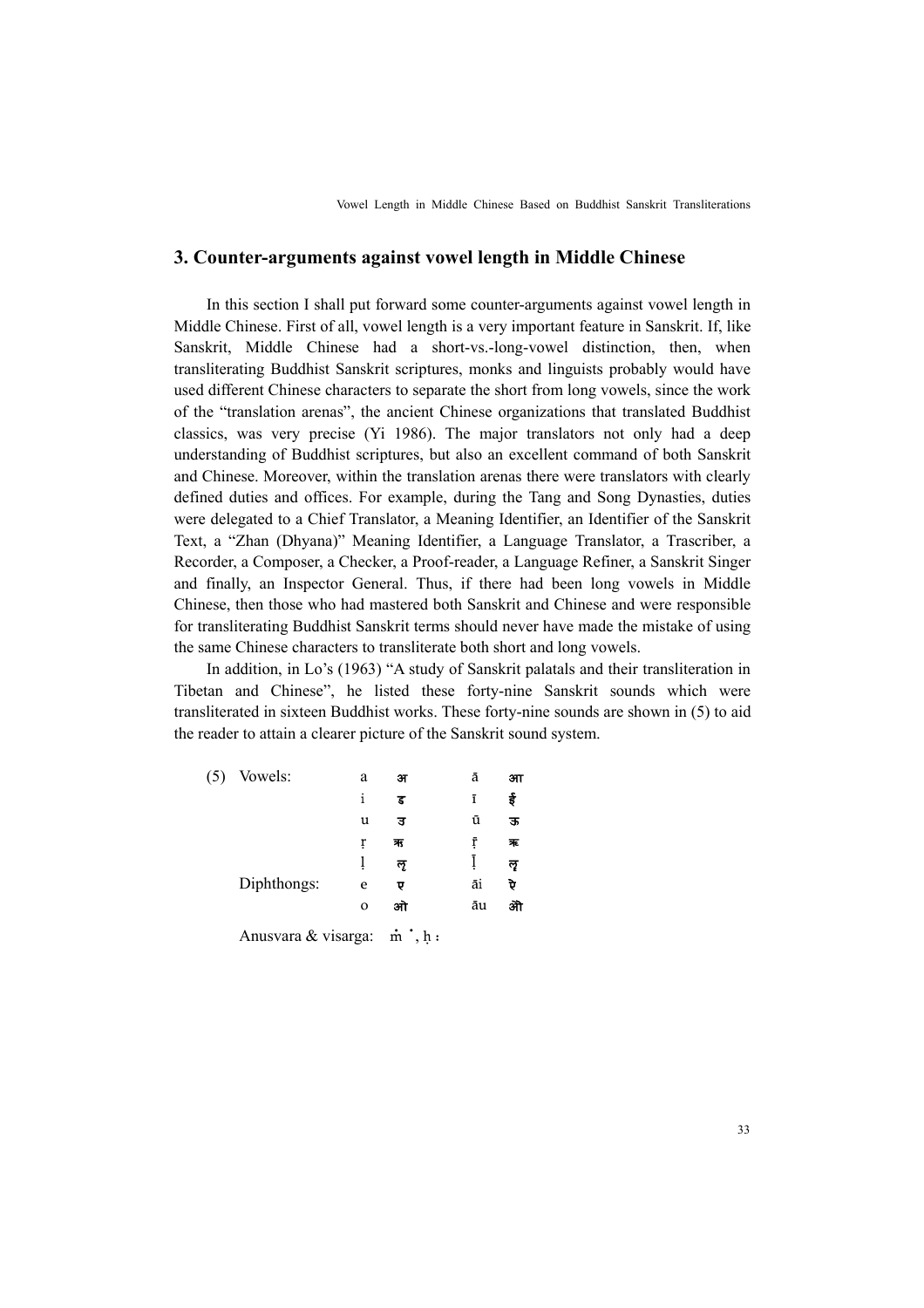| Stops:      |              |   |                  |           |   |              |          |           |   |        |             |        |
|-------------|--------------|---|------------------|-----------|---|--------------|----------|-----------|---|--------|-------------|--------|
|             |              |   | <b>Voiceless</b> |           |   |              | Voiced   |           |   |        | Nasal       |        |
|             | plain        |   |                  | aspirated |   | plain        |          | aspirated |   |        |             |        |
| Velar       | k            | क | kh               | ख         |   | g            | ग        | gh        | ਬ |        | ñ           | ङ      |
| Palatal     | $\mathbf{C}$ | च | ch               | ত্ত       |   | $\mathbf{I}$ | ज        | jh        | झ |        | ñ           | ञ      |
| Retroflex   | ţ            | ざ | ţh               | ਠ         |   | ạ            | <u>र</u> | dh        | ਫ |        | ņ           | ण      |
| Dental      | t            | त | th               | थ         |   | d            | ਫ        | dh        | ਬ |        | $\mathbf n$ | न      |
| Labial      | p            | प | ph               | फ         |   | b            | ਕ        | bh        | ਮ |        | m           | म      |
|             |              |   | Velar            |           |   | Palatal      |          | Retroflex |   | Dental |             | Labial |
| Semivowels: |              |   |                  |           | y | य            | r        | र         |   | 1<br>ਨ |             | V<br>ਕ |
| Fricatives: |              |   |                  |           |   |              |          |           |   |        |             |        |
|             | voiceless:   |   |                  |           | ś | श            | Ş        | ष         |   | S<br>स |             |        |
| voiced:     |              |   | h                | ह         |   |              |          |           |   |        |             |        |

In Sanskrit there are five pairs of short-vs.-long-vowel contrasts; Kalgren (1954), however, used four pairs of vowel contrasts, namely, /i/ vs. /i:/, /e/ vs. /e:/, /a/ vs. /a:/, and  $/\alpha$ / vs.  $/\alpha$ :/. I shall list only three pairs of Sanskrit short-vs.-long-vowel contrasts, since the other two pairs seldom occur. They are shown in (6):

|  |  |  | (6) 四十九根本字諸經譯文異同表 |  |  |
|--|--|--|-------------------|--|--|
|--|--|--|-------------------|--|--|

| Devanāgari      |                  | ௗ                | आ          | इ           | ई          | ਤ         | ऊ          |
|-----------------|------------------|------------------|------------|-------------|------------|-----------|------------|
| Romanization    |                  | a                | a:         | 1           | i:         | u         | u:         |
| 法顯譯大般泥洹經文字品     | (417 A.D.)       | 短阿               | 長阿         | 短伊          | 長伊         | 短憂        | 長憂         |
| ◉曇無懺譯大般涅槃經如來性品  | $(414-421 A.D.)$ | 噁短               | 阿          | 億短          | 伊長         | 郁         | 優          |
| 慧嚴修大般涅槃經文字品     | $(424-432 A.D.)$ | 短阿               | 長阿         | 短伊          | 長伊         | 短憂        | 長憂         |
| 僧伽婆羅譯文殊師利問經字母品  | (518 A.D.)       | 阿                | 長阿         | 伊           | 長伊         | 憂         | 長憂         |
| 闍那崛多譯佛本行集經卷十一   | (587-591 A.D.)   | 阿                |            | 伊           |            | 優         |            |
| ●玄應音義大般涅槃經文字品   | (649 A.D.)       | 哀鳥可反             | 阿          | 壹           | 伊          | 塢烏古反      | 烏          |
| 地婆訶羅譯方廣大莊嚴經示書品  | (683 A.D.)       | 阿                | 長阿         | 伊           | 伊          | 烏上聲       | 烏          |
| ●義淨南海寄歸內法傳英譯本敘論 | $(690-692 A.D.)$ | 惡                | 痾          | 益           | 伊          | 屋         | 烏          |
| ●善無畏譯大毗盧遮那成佛神變加 |                  | 阿                |            | 縊           | 伊          | 塢         | 烏          |
| 持經百字成就持誦品       | (724 A.D.)       |                  |            |             |            |           |            |
| 不空譯瑜伽金剛頂經釋字母品   | (771 A.D.)       | 阿玉               | 阿引去        | 伊上          | 伊那         | 摀         | 汗引         |
| 不空譯文殊問經字母品      | (771 A.D.)       | 阿玉               | 阿非         | 伊上          | 伊引上        | 塢上        | 汗引去        |
| 智廣悉曇字記          | $(780-804 A.D.)$ | 短阿玉              | 長阿依        | 短伊上         | 長伊依        | 短甌上       | 長甌長呼       |
|                 |                  | 聲短呼音<br>近票引      | 聲長呼        | 聲聲近於<br>翼反  | 字長呼        | 聲聲近屋      |            |
| ●慧琳一切經音義大般涅槃經辨文 |                  | 哀 <sub>阿可反</sub> | 啊阿窗反       | 贀           | 縊伊異反       | 塢鳥古反      | 污垢固反       |
| 字功德及出生次第篇       | $(788-810 A.D.)$ |                  | 阿字去聲<br>兼引 | 伊以反<br>伊字上聲 | 伊字去聲<br>兼引 | 或作鄔亦<br>通 | 引聲牙關不<br>開 |
| 空海悉曇字母釋義        |                  | 阿上聲呼             | 阿去聲        | 伊上聲         | 伊去聲        | 塢         | 汗長聲        |
|                 |                  |                  | 長引呼        |             | 長引呼        |           |            |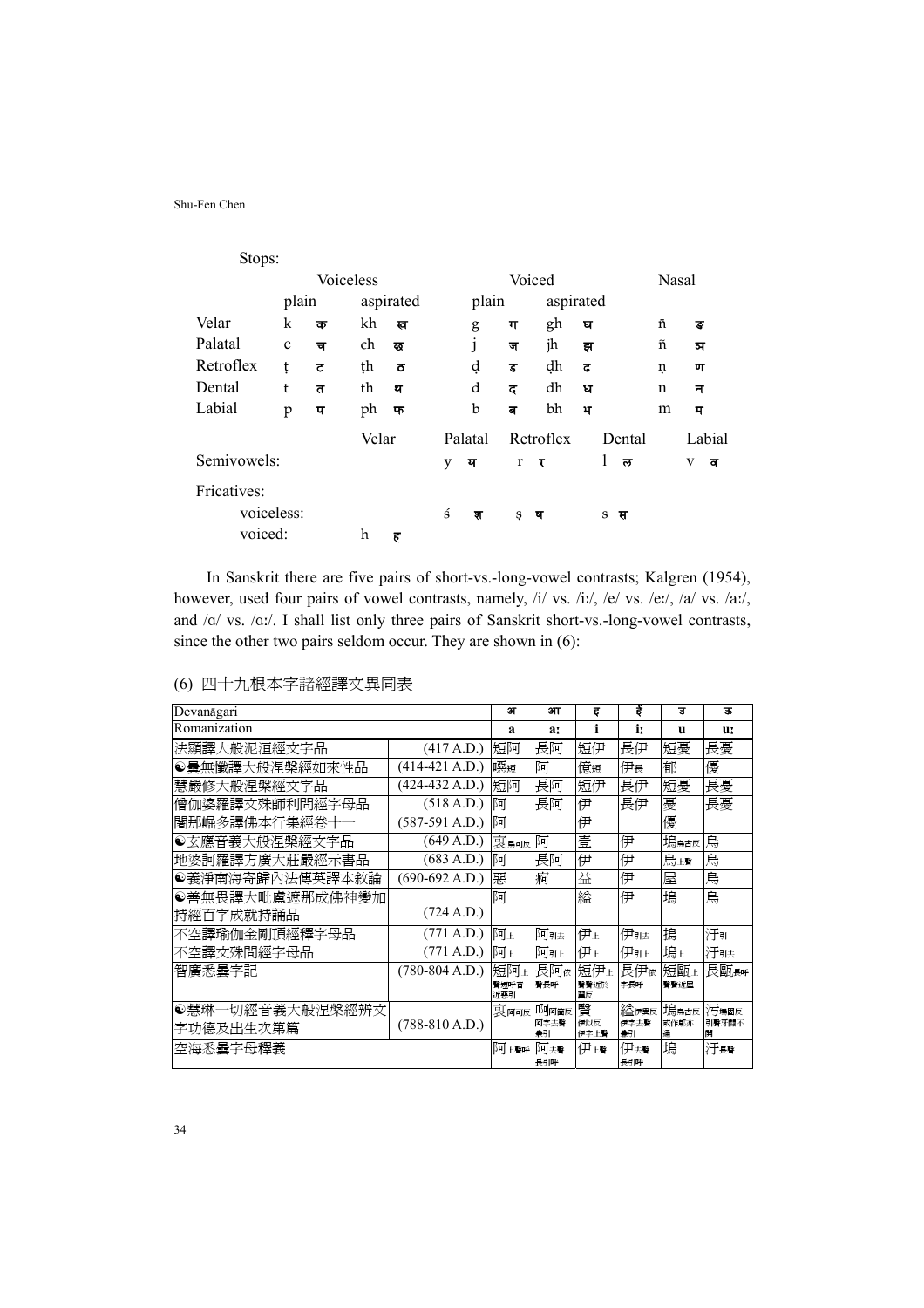| <b>A-A-A-MIX</b><br>"净景』<br>604年<br>源<br>∾ lī /⊸<br>_<br>ш.<br>шμ.<br>ᄄ | 遏   | 阿司<br>$\sim$<br>- | $\pm$<br>__<br>–<br>⋿<br>$\overline{\phantom{a}}$ | 翳                                   | 嗢                              |          |
|-------------------------------------------------------------------------|-----|-------------------|---------------------------------------------------|-------------------------------------|--------------------------------|----------|
| 一杯一<br>十三平<br>lп<br>面                                                   | 阿   | 阿阿喉               | <b>SCL</b><br>石山壁<br><u>н.</u>                    | → 「伊喉」.<br>$\overline{\phantom{0}}$ | وستقبل<br>-<br>$\overline{AB}$ | ∸<br>烏烏喉 |
|                                                                         | 厄鴉切 |                   | 乙衣切                                               |                                     | 屋巫切                            |          |

Nine out of these sixteen works used the same Chinese characters to transcribe Sanskrit short and long vowels, but with the addition of some annotations. Some used 'short' or 'long' in front of the relevant Chinese character; some used 'prolonged' to indicate long vowels, while others used the *Shang* 上 tone to annotate the short vowels, and the *Qu* 去 tone for the long vowels. For example, in 大般泥洹經文字品, Fa-Hsien 法顯 used 短阿 'short A' to transcribe /a/, and 長阿 'long A' for /a:/. Had there been long vowels in Middle Chinese, then, while transcribing Sanskrit long vowels, they should have used characters which had such, instead of using the same characters for short vowels with the addition of some annotations. In one work, namely, 闍那崛多譯佛本 行集經卷十一, long vowels were not transcribed at all. In six other works, marked with the Yin-Yang sign  $\odot$  in (6), they did not use the same characters to transcribe the short and long vowels. Nevertheless, I think those who used different characters were doing so just for the sake of being different. For example, in 大般涅槃經如來性品, 曇無懺 used 億 to transcribe short /i/, and 伊, long /iː/. He did, however, write 'short' before 億, and 'long' before 伊. In addition, in 景祐天竺字源, although 惟淨 used different Chinese characters for long vowels, he added some annotations to the long vowels, and said they were 'prolonged (引)'. For example,  $\langle$ a:/ as  $\overline{p}$  | 'prolonged A', /i:/ as 翳引 'prolonged I', and /u:/ as  $\mathbb{H}$  'prolonged U'. If there had been long vowels in Middle Chinese, then when different Chinese characters were used to transcribe short and long vowels, there would have been no need to add any annotations to the characters, to say whether they were 'long' or 'prolonged'. Therefore, it is evident that there were no long vowels in Middle Chinese.

Another important piece of evidence supporting the claim that there were no long vowels in Middle Chinese comes from my study of various Buddhist Sanskrit terms. I collected all the long-vowel syllables from about 3,000 Sanskrit words, taken from Soothill and Hodous's *A Dictionary of Chinese Buddhist Terms* (1968). Since many of the Sanskrit terms have more than one Chinese transliteration, (some even have more than five), the number of Chinese terms might be between 6,000 and 8,000. Although some of the Chinese Buddhist terms are calques (semantic translations), about two-thirds are direct borrowings (phonetic translations). There are five pairs of short vs. long monothongs in Sanskrit, but only three pairs were found in the data, namely,  $\alpha$  vs. /a:/, /i/ vs. /i:/, and /u/ vs. /u:/. These three pairs were combined with different consonants, arranged according to their place and manner of articulation as: semivowels, stops (including velars, palatals, retroflexes, dentals and labials), and finally fricatives, as shown in the Sanskrit sound system in (5). The number of occurrences of the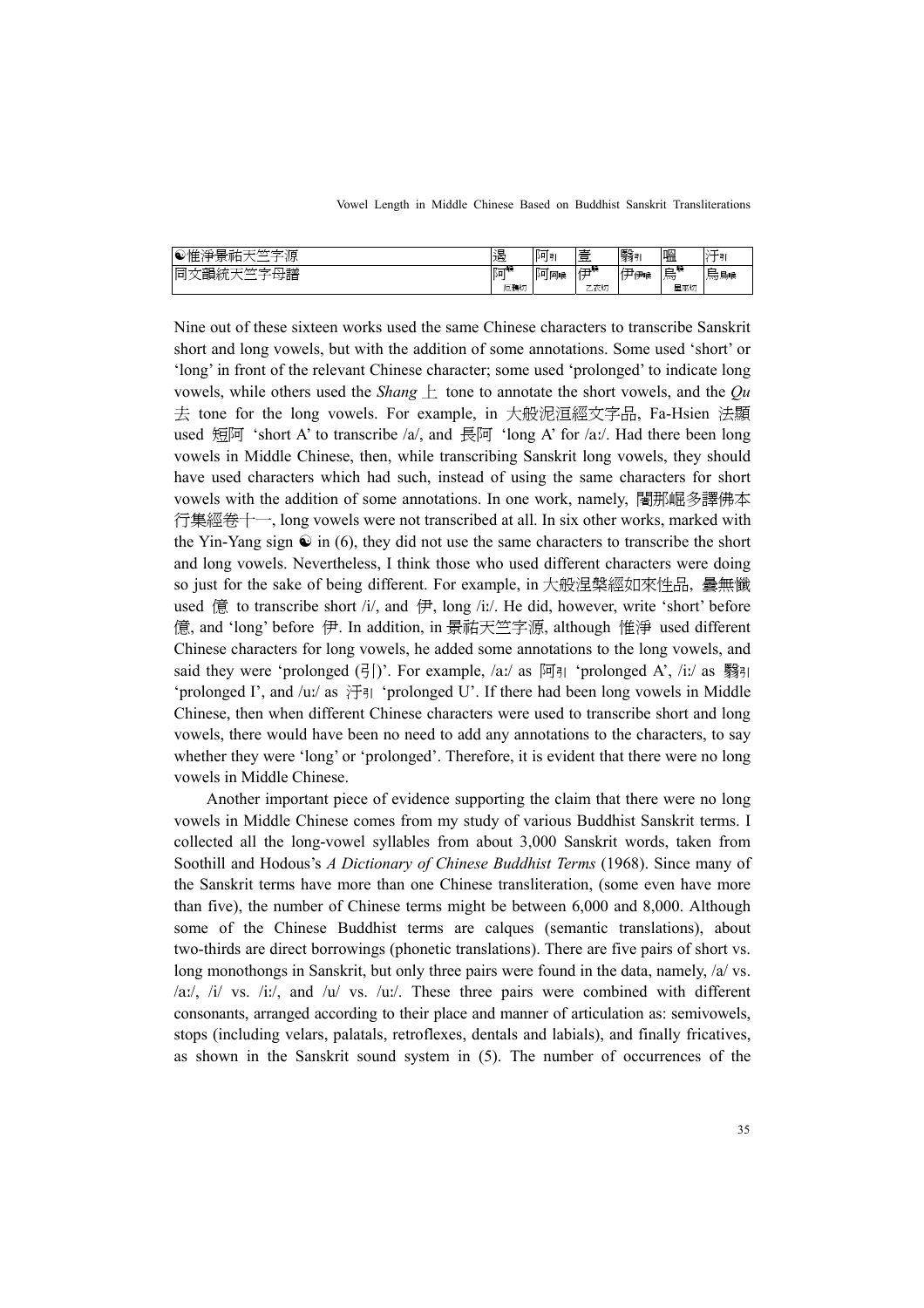long-vowel syllables was counted. It was found that the Chinese characters most frequently used in transliterating long Sanskrit vowels were also very frequently used to transliterate the corresponding short vowels. For example, 迦 was used 71 out of 88 times to transliterate the Sanskrit /ka:/, and it was used almost all the time to transliterate its short counterpart /ka/. Likewise,  $\dot{\mathcal{X}}$  was employed 84 out of 112 times to transliterate Sanskrit /pa:/, and was also used to transliterate its counterpart /pa/, more than 200 times.

The occurrence of long vowels is demonstrated in the Appendix. There are nine tables in total. They are:

| (7) | Table (a): Vowels      | Table (f): Bilabials               |
|-----|------------------------|------------------------------------|
|     | Table (b): Velars      | Table (g): Semivowels              |
|     | Table (c): Palatals    | Table (h): Fricatives              |
|     | Table (d): Refroflexes | Table (i): Others (complex onsets) |
|     | Table (e): Dentals     |                                    |

In tables (b-h) all the consonants are combined with long /a:/, /i:/, and /u:/. Thirty-one out of a total of thirty-three consonants, as shown in the consonantal system in (5) are found in the tables. There are no velar nasals  $/\bar{n}/\bar{s}$  or palatal nasals  $/\bar{n}/\bar{s}$  in the data. The long syllables are transliterated into various Chinese characters, which are shown in column two. Column three lists the number of occurrences of each character. Columns four and five show reconstructions of Late Middle Chinese and Early Middle Chinese taken from Pulleyblank (1991). For example, the syllable  $\frac{1}{2}$  /ka:/ was transliterated by ten Chinese characters, with 迦 being the character most commonly used. The number of occurrences decreases along the list. A skull-and-crossbones  $(\frac{1}{2})$  is used to indicate Chinese characters not used to transliterate corresponding short vowels; characters not so marked were all used for short vowels. For example, in transliterating /ka:/,  $\mathcal{R}, \mathcal{F}, \bar{\mathcal{F}}$ , and 罽 are all marked with a skull-and-crossbones, indicating that they were never used to transliterate short /ka/. Furthermore, the syllable  $\hat{\mathbf{\sigma}}$  /ki:/ is marked with a smiley face  $(\mathbb{Q})$ , indicating that there is no corresponding short vowel /ki/ found in the data. In the tables, frequently used characters were always used to transliterate their corresponding short vowels. In addition, those which were never used to transliterate short vowels had very low frequency. Thus, we can conclude that there were no long vowels in Middle Chinese. If there had been, then why would long vowels have been transliterated with the same characters as their corresponding short vowels? Moreover, in Pulleyblank's (1991) lexicon, most of the characters used were short in his LMC and EMC reconstructions; they were not long. In the same work he also made the following notes: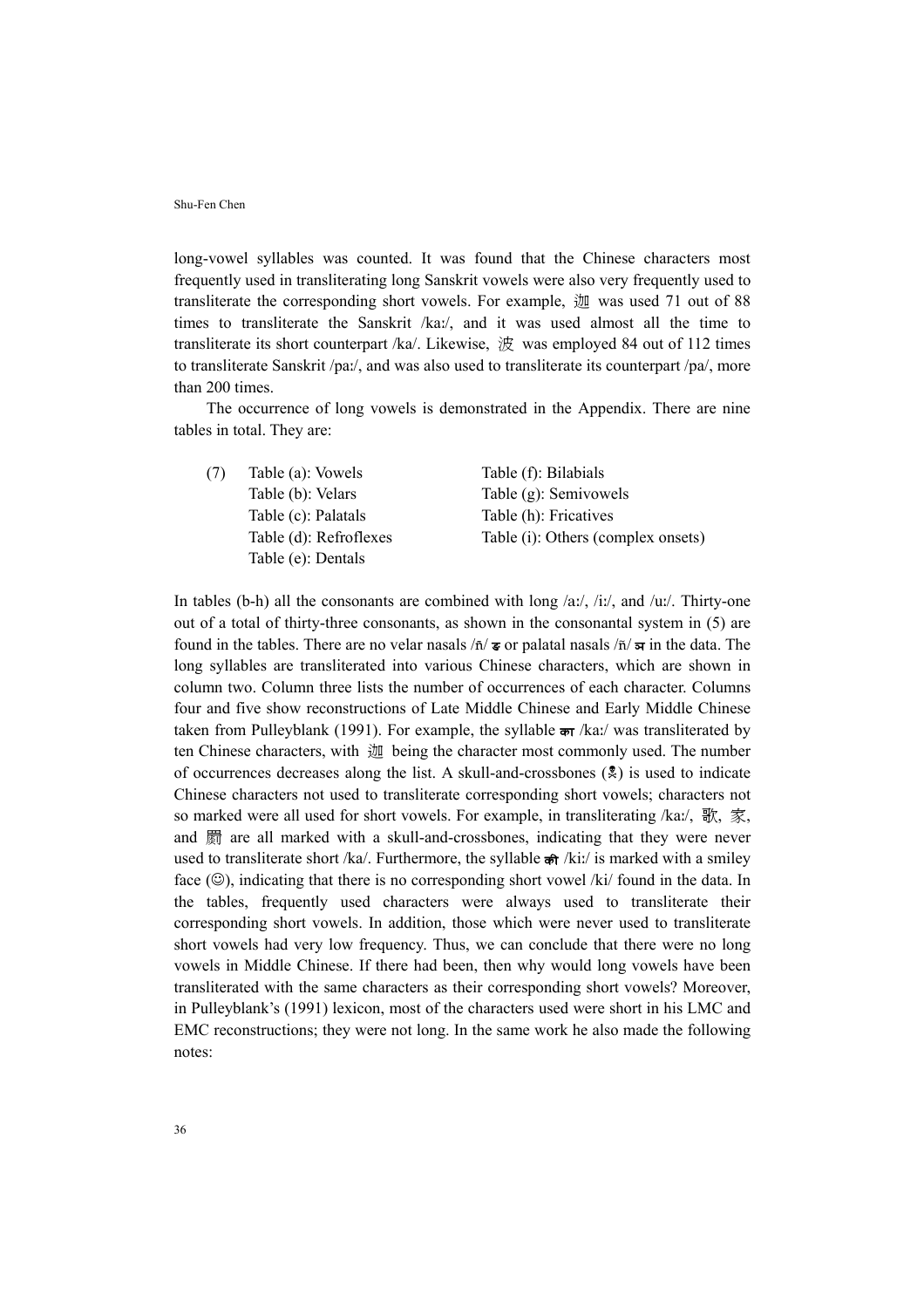- (8) a.  $\ddot{\text{m}}$ : transcription character for Sanskrit ka, kā.
	- b. *that*: transcription character for Sanskrit ga, gā, gha, ghā.
	- c. 闍: in Buddhist transcriptions for ja, jā.
	- d. 佉: for Sanskrit kha, khā.

Thus, even Pullleyblank noticed that the same Chinese characters were used to transliterate both short and long vowels.

Finally, I have found that within the same words there were short and long vowels that were transliterated with the same Chinese characters as shown in (9).

| a. K <b>ākaruta</b>    |        |
|------------------------|--------|
| b. kāraka              |        |
| c. kālapināka          | 迦羅臂挐迦  |
| d. nara-nāri           | 那羅那里   |
| e. Upāsaka-upāsikā     | 婆差伏婆差  |
| f. Mamaki              |        |
| g. Mātrgrāma           | 摩咀理伽羅摩 |
| h. kusu <b>mamā</b> lā |        |
|                        |        |

Had there been long vowels in Middle Chinese, then it would have been impossible for translators to transcribe both short and long vowels using the same Chinese characters in the same words.

## **4. Conclusion**

In sum, Pulleyblank's (1984, 1991) claim that vowel length distinguishes Grade I rhymes from Grade II rhymes has been disproved in this paper, as have some other scholars' assumptions that Middle Chinese had long vowels. The main arguments are: first, in Chen's (2000) study of Chinese loanwords from Sanskrit, and in Lo's (1963) list of the forty-nine Sanskrit sounds transliterated from sixteen Buddhist works, it was found that there was no distinction between short vs. long vowels. Moreover, the data presented in the Appendix shows that Chinese characters frequently used for transcribing Sanskrit long vowels were also used to transcribe short vowels, while characters used to transcribe long vowels but not short vowels had very low frequency, and thus do not play an important role here. As a result, Pulleyblank (1984, 1991), Karlgren (1922) and Chao's (1940) claim that there were long vowels in Middle Chinese is very problematic. On the other hand, the use of vowel quality rather than vowel length to distinguish different rhyme divisions or doublets within the same rhyme groups by Martin (1953), Li (1956), Lu (1971), Tung (1978), Wang (1980), and Chou (1962, 1984) is highly plausible.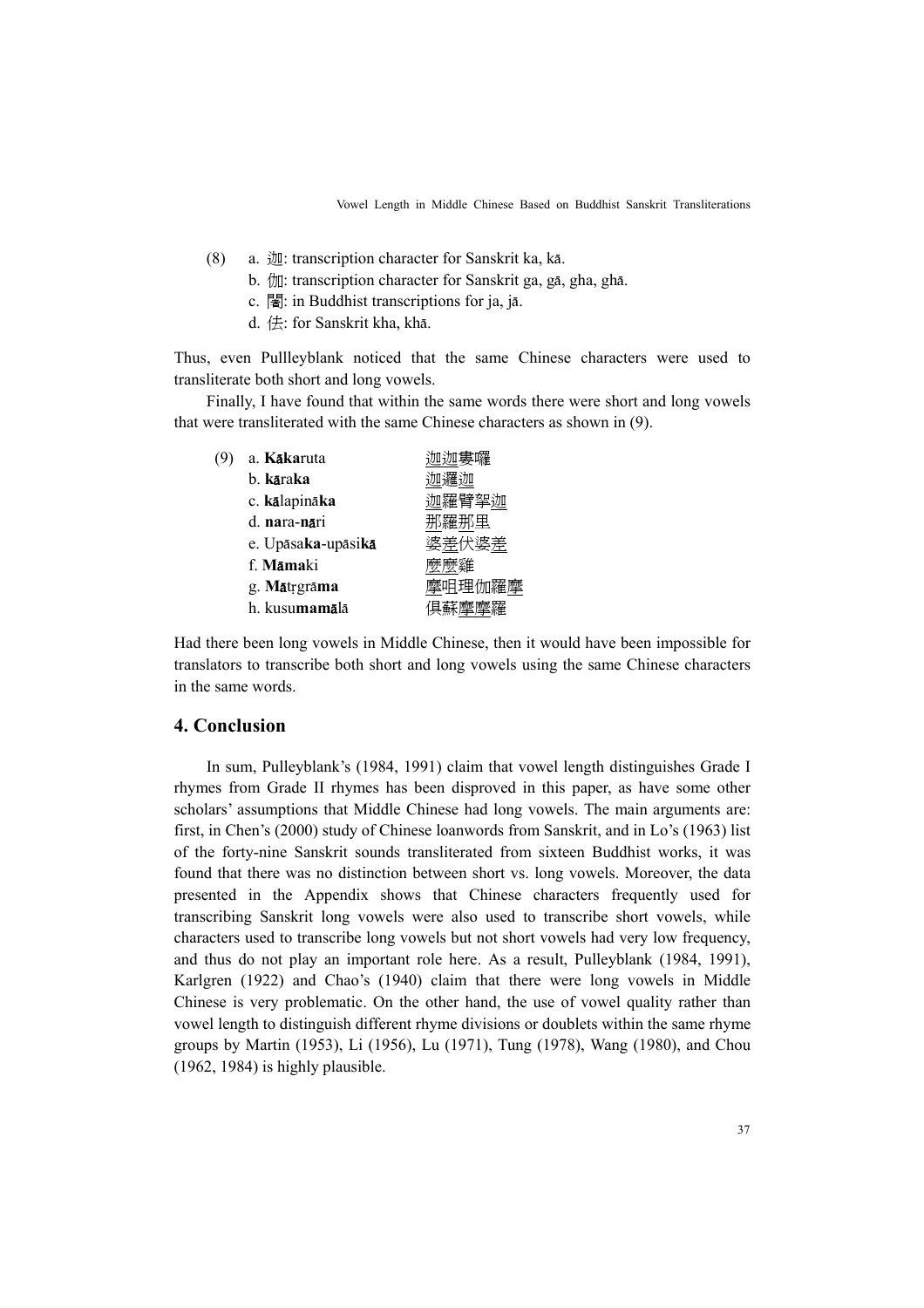| (a)<br><b>Vowels</b> | Char. | No. | <b>LMC</b> | <b>EMC</b>            |
|----------------------|-------|-----|------------|-----------------------|
| ā<br>आ               | Ľп    | 46  | ?a         | ?a                    |
|                      |       |     | ?at        | ?at                   |
| ām<br>आम             | 菴     |     | ?am        | 2 <sub>5</sub> cm/2am |
| ई                    |       | 8   | ?ii        |                       |

| गान | gān  | 健  |                | khian | gian     |
|-----|------|----|----------------|-------|----------|
| गी  | gī   | *祇 |                | khji  | gjiǎ/gji |
| गू  | gū © | 俱  |                | kyǎ   | kuð      |
| घा  | ghā  | 伽  | 6              | khia  | gia      |
|     |      | 佉  | $\mathfrak{D}$ | khia  | khia     |

| M. | I<br>۰, |
|----|---------|
| ×  |         |

| <b>Velars</b>      | Char. | No.            | <b>LMC</b> | <b>EMC</b>          |
|--------------------|-------|----------------|------------|---------------------|
| kā<br>का           | 迦     | 71             | kia        | kia                 |
|                    | 伽     | 5              | khia       | gia                 |
|                    | 柯     | $\overline{4}$ | ka         | ka                  |
|                    | 佉     | $\overline{2}$ | khia       | khia                |
|                    | 劫     | $\overline{1}$ | kiap       | kiap                |
|                    | 差     | $\mathbf{1}$   | tsha:      | tshai/tsher         |
|                    | 加     | 1              | kja:       | kai/ke:             |
|                    | *歌    | $\mathbf{1}$   | ka         | ka                  |
|                    | *家    | $\mathbf{1}$   | kja        | kai/ke:             |
|                    | Զ罽    | $\mathbf{1}$   | kiaj       | kiaj                |
| कान् kān ©         | 建     | 1              | kian       | kian                |
|                    | 健     | $\mathbf{1}$   | khian      | gian                |
| को $k$ ा $\degree$ | 雞     | $\overline{2}$ | kjiaj      | kej                 |
|                    | 詰     | $\overline{1}$ | khjit      | $\overline{k}$ hjit |
| कू kū              | 矩     | $\overline{4}$ | kyě        | kuo                 |
|                    | 俱     | $\overline{2}$ | kyă        | kuě                 |
|                    | 鳩     | $\overline{2}$ | kiw        | kuw                 |
|                    | 拘     | $\overline{1}$ | kyě        | kuð                 |
|                    | 崛     | $\mathbf{1}$   | kfiyt      | gut                 |
|                    | 累居    | $\mathbf{1}$   | ki<br>kis  |                     |
| khā<br>खा          | 佉     | 7              | khia       | khia                |
|                    | *賀    | $\overline{c}$ | xfia       | ya                  |
|                    | ஜॻ    | $\overline{2}$ | kha        | kha                 |
|                    | 迦     | $\overline{1}$ | kia        | kia                 |
| khī ©<br>ावी       | 伿     | $\mathbf{1}$   |            |                     |
| gā<br>गा           | 伽     | 12             | khia       | gia                 |
|                    | 含     | $\overline{c}$ | xfiam      | yam/yom             |
|                    | 偈     | $\overline{1}$ | khiaj      | giaj                |
|                    | 迦     | $\mathbf{1}$   | kia        | kia                 |
|                    | 耆     | $\mathbf{1}$   | khji       | gji                 |
|                    | *哦    | $\mathbf{1}$   |            |                     |

| (c)  |                 |       |                 |            |                       |  |  |  |
|------|-----------------|-------|-----------------|------------|-----------------------|--|--|--|
|      | <b>Palatals</b> | Char. | No.             | <b>LMC</b> | <b>EMC</b>            |  |  |  |
| चा   | cā              | 遮     | 11              | tsia       | tçia                  |  |  |  |
|      |                 | 闍     | $\overline{c}$  | shia       | dzia                  |  |  |  |
|      |                 | 折     | $\overline{1}$  | tsiat      | tçiat                 |  |  |  |
|      |                 | 雾左    | $\mathbf{1}$    | tsa        | tsa                   |  |  |  |
|      |                 | *拓    | $\mathbf{1}$    | thak       | thak                  |  |  |  |
|      |                 | *舎    | $\mathbf{1}$    | sia        | $\overline{cia}$      |  |  |  |
| ची   | $c\overline{i}$ | *至    | 6               | tşi        | tçi                   |  |  |  |
|      |                 | 支     | $\overline{4}$  | tşi        | tçiă/tçi              |  |  |  |
|      |                 | 脂     | $\mathbf{1}$    | tşi        | tçi                   |  |  |  |
|      |                 | 真     | $\mathbf{1}$    | tsin       | tçin                  |  |  |  |
|      |                 | 指     | $\mathbf{1}$    | tsi        | tçi                   |  |  |  |
|      |                 | 震     | 1               | tşin       | tçin                  |  |  |  |
|      |                 | 振     | $\mathbf{1}$    | tşin       | tçin                  |  |  |  |
|      |                 | 旃     | $\mathbf{1}$    | tsian      | tçian                 |  |  |  |
|      |                 | *施    | $\mathbf{1}$    | şi         | çiš/çi                |  |  |  |
| चू   | cū              | 周     | $\overline{c}$  | tsiw       | tçuw                  |  |  |  |
|      |                 | 财注    | $\overline{1}$  | tşyă       | tçuă                  |  |  |  |
|      |                 | 雾諄    | $\mathbf{1}$    | tşyn       | tçwin                 |  |  |  |
| छा   | chā             | 車     | $\mathbf{1}$    | tshia      | tchia                 |  |  |  |
|      |                 | *茲    | 1               | tsz        | $\overline{t}$ si/tsi |  |  |  |
|      |                 | *支    | $\overline{1}$  | tsi        | tçià/tçi              |  |  |  |
| जा   | jā              | 闍     | $\overline{14}$ | shia       | dzia                  |  |  |  |
|      |                 | 累惹    | 3               | ria        | nia                   |  |  |  |
|      |                 | 社     | $\overline{3}$  | shia       | dzia                  |  |  |  |
|      |                 | 関     | $\overline{c}$  | tsit       | tçit                  |  |  |  |
|      |                 | 仡     | $\mathbf{1}$    | nit        | nit                   |  |  |  |
|      |                 | *若    | 1               | ria        | nia                   |  |  |  |
|      |                 | ஜ 城   | $\mathbf{1}$    | khiat      | giat, giat            |  |  |  |
| जाम् | jām ©           | 贍     | $\mathbf{1}$    | shiam      | dziam                 |  |  |  |
| जी   | jī              | 耆     | $\overline{4}$  | khji       | gji                   |  |  |  |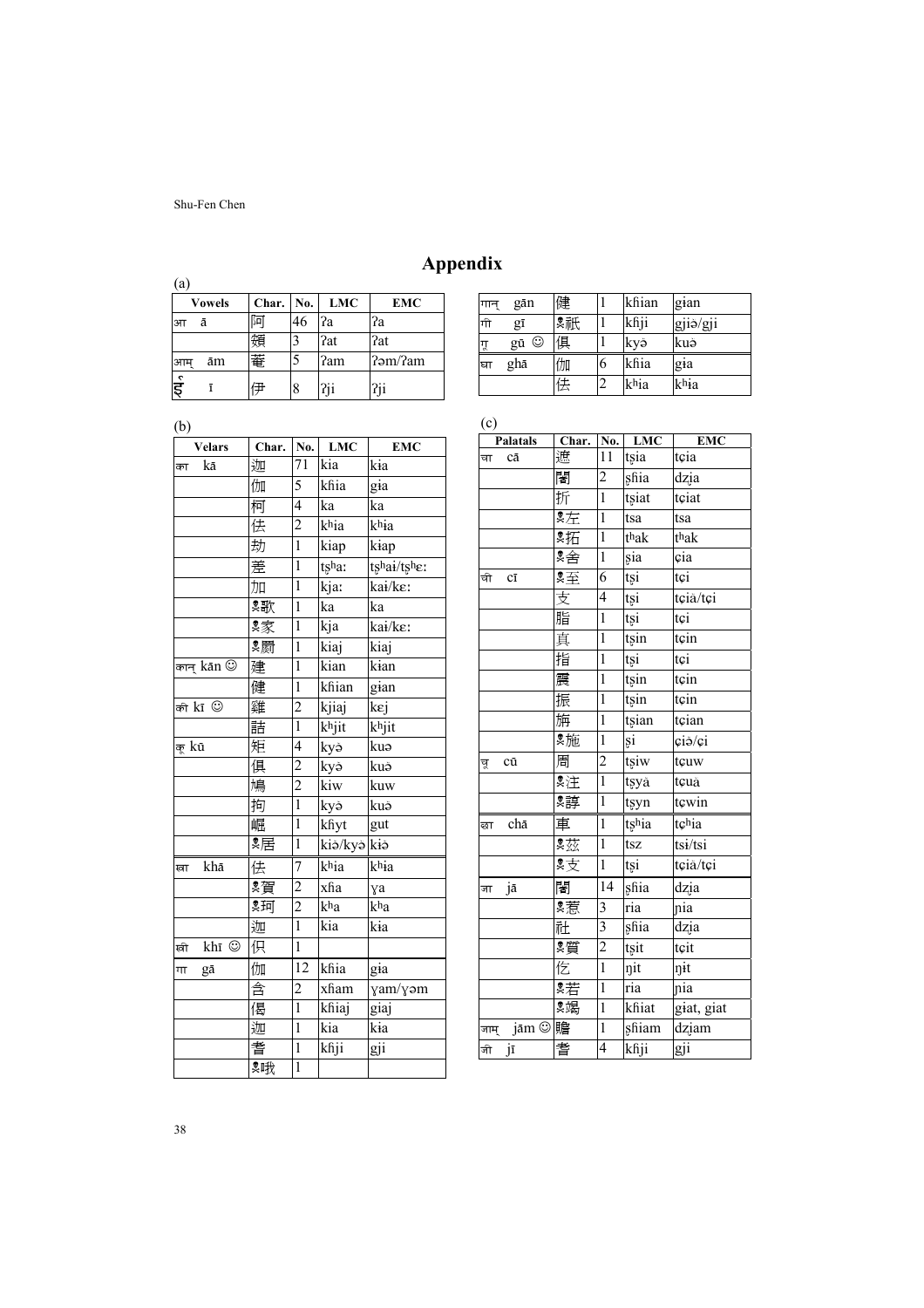|    |       | 時  | 4 | shi   | dz <sub>i</sub> /dz <sub>i</sub> |
|----|-------|----|---|-------|----------------------------------|
|    |       | *什 |   | ship  | dzip                             |
| जू | jū    | 殊  | 3 | şfiyə | dzuš                             |
| झा | jhā © | 荼  |   | thuě  | dэ                               |
|    |       | 闍  |   | shia  | dzia                             |
|    |       | 邪  |   | shia  | zia                              |

|    | (d)                |   |       |                            |                         |                                  |  |  |  |
|----|--------------------|---|-------|----------------------------|-------------------------|----------------------------------|--|--|--|
|    | <b>Retroflexes</b> |   | Char. | $\overline{\bf N}{\bf o}.$ | $\overline{\text{LMC}}$ | <b>EMC</b>                       |  |  |  |
| ਟਾ | tā                 |   | 吒     | 1                          | tra:                    | tra:/tre:                        |  |  |  |
| टी | tī                 |   | 胝     | 4                          | $\overline{\text{tri}}$ | tri                              |  |  |  |
|    |                    |   | 吒     | $\mathbf{1}$               | tra:                    | tra:/tre:                        |  |  |  |
|    |                    |   | *知    | $\mathbf{1}$               | tri                     | triă/tri                         |  |  |  |
|    |                    |   | 緊致    | $\mathbf{1}$               | $\overline{\text{tri}}$ | tri                              |  |  |  |
|    |                    |   | 㮾梨    | $\mathbf{1}$               | li                      | li                               |  |  |  |
| ਨਾ | ţhā                |   | 関堀    | $\mathbf{1}$               |                         |                                  |  |  |  |
| ਨਾ | thī                |   | 點吒    | $\mathbf{1}$               | tra:                    | tra:/tre:                        |  |  |  |
| डा | dā                 |   | 茶     | $\overline{c}$             | trha:                   | drai/dre:                        |  |  |  |
|    |                    |   | 荼     | $\overline{2}$             | thuě                    | do                               |  |  |  |
|    |                    |   | 拏     | $\mathbf{1}$               | nra:                    | nrai/ne:                         |  |  |  |
|    |                    |   | 羅     | $\mathbf{1}$               | la                      | la                               |  |  |  |
|    |                    |   | 陀     | $\mathbf{1}$               | tha                     | da                               |  |  |  |
|    |                    |   | 陀阿    | $\mathbf{1}$               | tha ?a                  | da ?a                            |  |  |  |
| डी | dī                 |   | 底     | $\mathbf{1}$               | tiaj                    | tej                              |  |  |  |
| डू | dū                 | ☺ | 努     | 1                          | nuð                     | no                               |  |  |  |
|    |                    |   | 頭     | 1                          | thow                    | $d$ ow                           |  |  |  |
|    |                    |   | 稠     | $\mathbf{1}$               | trhiw                   | druw                             |  |  |  |
| ढा | dhā ⊙              |   | 多     | $\mathbf{1}$               | ta                      | ta                               |  |  |  |
|    |                    |   | 荼     | $\mathbf{1}$               | thuě                    | do                               |  |  |  |
| णा | ņā                 |   | 那     | 5                          | na                      | na                               |  |  |  |
|    |                    |   | 拏     | 3                          | nra:                    | nra <sub>i</sub> /n <sub>ε</sub> |  |  |  |
|    |                    |   | *尼    | $\mathbf{1}$               | nri                     | nri                              |  |  |  |
| णी | nī                 |   | 尼     | 9                          | $\overline{m}$          | nri                              |  |  |  |
|    |                    |   | 膩     | $\overline{1}$             | nri                     | nri                              |  |  |  |

|              | 具航       | 1              | tam   | tom/tam   |
|--------------|----------|----------------|-------|-----------|
|              | ☆        | $\mathbf{1}$   |       |           |
|              | 剽荡       | 1              |       |           |
|              | *他       | 1              | tha   | tha       |
|              | *荅       | $\mathbf{1}$   |       |           |
|              | *怛       | $\mathbf{1}$   | tat   | tat       |
|              | 関擔       | $\mathbf{1}$   | tam   | tam       |
| ती<br>tī     | 底        | 16             | tiaj  | tej       |
|              | 提        | 6              | thiaj | dej       |
|              | 帝        | 3              | tiaj  | tεj       |
|              | 関陀       | $\mathbf{1}$   | tha   | da        |
|              | *低       | $\mathbf{1}$   | tiaj  | tej       |
|              | 婴致       | $\mathbf{1}$   | tri   | tri       |
| tū<br>ਰ੍     | *兜       | 1              | tow   | tow       |
|              | 関倫       | $\mathbf{1}$   | thow  | thow      |
|              | 関塔       | $\mathbf{1}$   | thap  | thap      |
|              | *都       | $\mathbf{1}$   | tuš   | to        |
|              | *妬       | $\mathbf{1}$   | tuð   | to        |
| thā<br>था    | 他        | 5              | tha   | tha       |
|              | 陀        | $\overline{4}$ | tha   | da        |
|              | 関黨       | 1              | than  | than      |
|              | *吒       | $\mathbf{1}$   | tra:  | tra:/tre: |
| thū<br>थु    | 偷        | $\mathbf{1}$   | thow  | thow      |
|              | இ⊥       | $\mathbf{1}$   | thuě  | $th_2$    |
| dā<br>दा     | 陀        | 20             | tha   | da        |
|              | 檀        | 4              | than  | dan       |
|              | <b>具</b> | 3              |       |           |
|              | 鸚        | 3              | tha   | da        |
|              | 達        | $\overline{c}$ | that  | dat       |
|              | ∙畑       | $\overline{2}$ | khia  | gia       |
|              | ■枕       | $\mathbf{1}$   | tsim  | tçim      |
| dī<br>दी     | 提        | 6              | thiaj | dej       |
|              | 地        | $\overline{c}$ | tĥi   | di        |
|              | *帝       | $\mathbf{1}$   | tiaj  | tej       |
|              | 関陀       | $\mathbf{1}$   | tha   | da        |
| dū<br>दू     | 頭        | $\overline{c}$ | thow  | dəw       |
|              | 杜        | $\mathbf{1}$   | thuě  | do        |
| dhā<br>धा    | 馱        | 7              | tha   | da        |
|              | 陀        | 4              | tha   | da        |
|              | 昊多       | $\mathbf{1}$   | ta    | ta        |
| dhān<br>धान् | 談        | 1              | tham  | dom/dam   |
|              | 檀        | 1              | than  | dan       |
|              |          |                |       |           |

| <b>ICI</b>     |       |     |            |            |
|----------------|-------|-----|------------|------------|
| <b>Dentals</b> | Char. | No. | <b>LMC</b> | <b>EMC</b> |
| tā             |       | 25  | ta         | ta         |
|                | 沱     | 8   | tha        | da         |
|                | 達     |     | that       | dat        |
|                | 饮     |     | tap        | top/tap    |
|                | 関耽    |     | tam        | tom/tam    |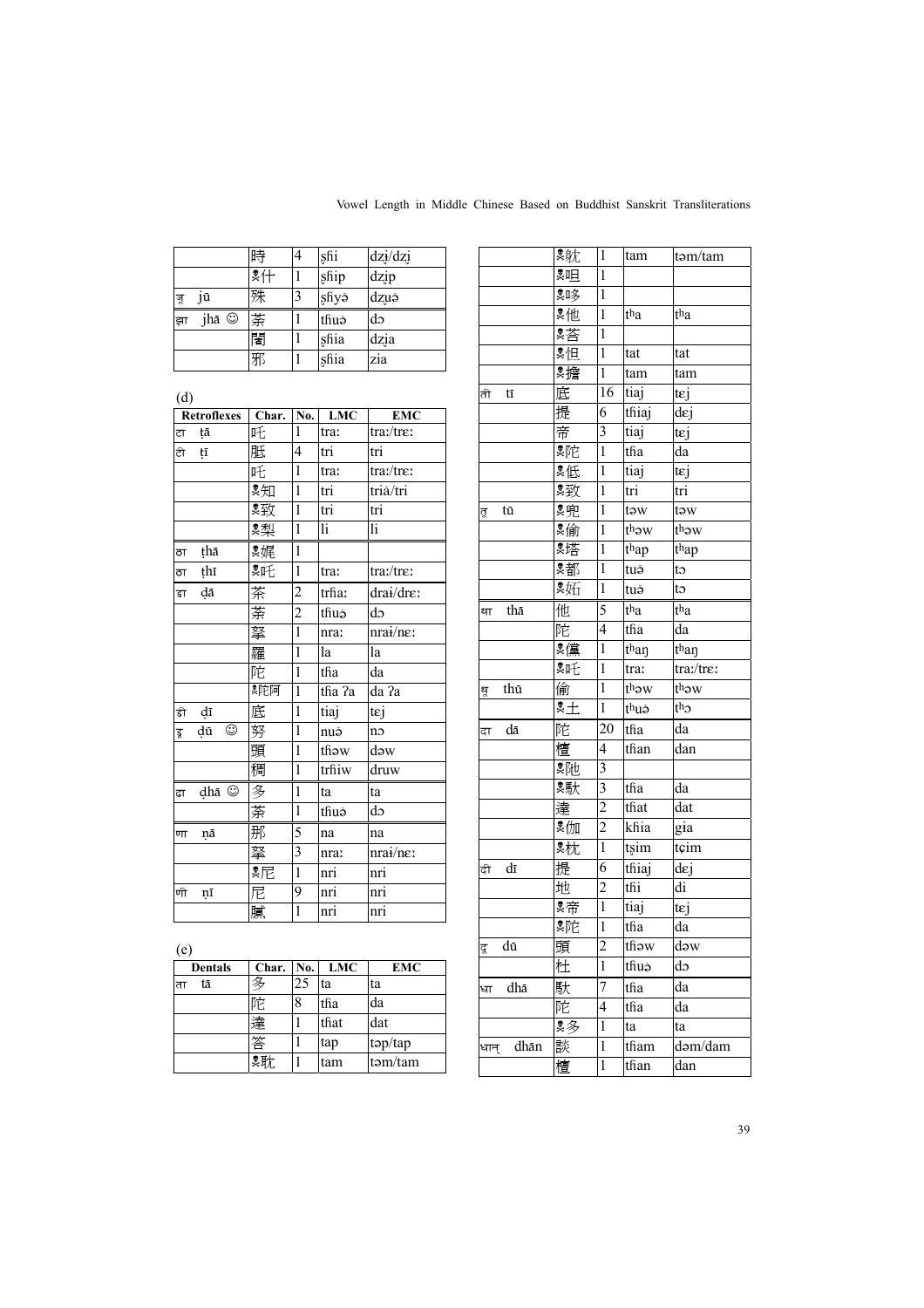| धी   | dhī | 地  | $\mathbf{1}$   | thi                    | di             |
|------|-----|----|----------------|------------------------|----------------|
| ਖ਼੍ਰ | dhū | 頭  | $\overline{c}$ | thow                   | dəw            |
|      |     | 杜  | $\overline{c}$ | thuě                   | do             |
|      |     | 度  | $\mathbf{1}$   | thuě                   | do             |
|      |     | 関突 | $\mathbf{1}$   | thut                   | dwət           |
| ना   | nā  | 那  | 41             | na                     | na             |
|      |     | 捺  | 1              |                        |                |
|      |     | 多  | $\mathbf{1}$   | ta                     | ta             |
|      |     | ஜ娜 | $\,1$          | na                     | na             |
|      |     | 驛  | $\mathbf{1}$   | nra:                   | $nraid/ne$ :   |
| नाम् | nām | 喃  | $\mathbf{1}$   | nra:m                  | nro:m/nre:m    |
| नी   | nī  | 尼  | 27             | nri                    | nri            |
|      |     | 那  | $\mathbf{1}$   | na                     | na             |
|      |     | ஜ寧 | $\overline{c}$ | niajn                  | nejn           |
|      |     | 関陽 | $\overline{2}$ | ni                     | ni             |
|      |     | *你 | $\mathbf{1}$   | $\overline{\text{ni}}$ | ni             |
|      |     | *泥 | $\mathbf{1}$   | niaj                   | $n\varepsilon$ |

 $(f)$ 

| $\left( \cdot \right)$<br><b>Bilabials</b> | Char. | No.            | <b>LMC</b>        | <b>EMC</b>        |
|--------------------------------------------|-------|----------------|-------------------|-------------------|
| पा pā                                      | 波     | 84             | pua               | рa                |
|                                            | 婆     | 12             | phua              | ba                |
|                                            | 関播    | 5              | pua               | pa                |
|                                            | 砵     | 4              | puat              | pat               |
|                                            | 巴     | $\overline{c}$ | pa:               | pai/pe:           |
|                                            | *博    | $\overline{c}$ | pak               | pak               |
|                                            | 蒲     | $\mathbf{1}$   | phuě              | bo                |
|                                            | 関     | $\mathbf{1}$   | phua              | pha               |
|                                            | *般    | $\mathbf{1}$   | pua               | pa                |
|                                            | *伐    | $\mathbf{1}$   | fhjyat/fha:t buat |                   |
|                                            | 関     | $\mathbf 1$    | phua              | ba                |
|                                            | *半    | $\mathbf{1}$   | puan              | pan               |
|                                            | 関     | $\mathbf{1}$   | puaj              | paj               |
|                                            | *和    | $\mathbf{1}$   | xfiua             | ywa               |
|                                            | 関波阿   | $\mathbf{1}$   | pua ?a            | pa ?a             |
| pāñ<br>पाञ्                                | 半     | $\mathbf{1}$   | puan              | pan               |
|                                            | 伴     | $\mathbf{1}$   | phuan             | ban               |
|                                            | 関般    | $\,1$          | pua               | pa                |
|                                            |       | $\mathbf{1}$   | puan              | pan               |
|                                            | 般     | $\mathbf{1}$   | pua               | pa                |
| पी<br>pī                                   | 毘     | $\overline{c}$ | phji              | $\overline{b}$ ji |
|                                            | *卑    | $\overline{c}$ | pji               | pjiă/pji          |

|     |            | 比  | $\mathbf{1}$            | pji         | pji                   |
|-----|------------|----|-------------------------|-------------|-----------------------|
|     |            | 累悲 | 1                       | pi          | pi                    |
|     |            | *稗 | $\mathbf{1}$            | pha:j       | baij/be:j             |
|     |            | 具脚 | $\mathbf{1}$            | pjiajn      | pejn                  |
| पू  | pū         | 布  | 12                      | puš         | po                    |
|     |            | 富  | 6                       | fjyw/fuw    | puw                   |
|     |            | 弗  | $\overline{\mathbf{3}}$ | fjyt/fut    | put                   |
|     |            | 佛  | $\overline{\mathbf{3}}$ | fhjyt/ffiut | but                   |
|     |            | 逋  | $\overline{2}$          | puš         | po                    |
|     |            | 補  | $\mathbf{1}$            | puš         | po                    |
|     |            | *不 | 1                       | put         | pot, put              |
|     |            | *本 | 1                       | pun         | pon                   |
|     |            | *分 | $\mathbf{1}$            | fjyn/fun    | pun                   |
|     |            | *邠 | $\mathbf{1}$            | pin         | pin                   |
| फा  | phā        | 頗  | 3                       | phua        | pha                   |
|     |            | இ⊡ | $\mathbf{1}$            | pha         | $\overline{p^h}$ a    |
| बा  | bā         | 婆  | 6                       | phua        | ba                    |
| बी  | bī         | 彌  | 1                       | mji         | mjiž/mji              |
|     |            | 具微 | $\mathbf{1}$            | vjyj/vji    | muj                   |
| बू  | bū         | 部  | $\overline{c}$          | phuě        | bo                    |
|     |            | 步  | $\overline{1}$          | phuě        | b                     |
|     |            | 浮  | $\mathbf{1}$            | fhjyw/fhuw  | buw                   |
|     |            | 餔  | $\mathbf 1$             | puš         | po                    |
| भा  | bhā        | 婆  | 12                      | phua        | ba                    |
|     |            | 頗  | 5                       | phua        | pha                   |
|     |            | 跋  | $\overline{4}$          | phuat       | bat                   |
|     |            | &波 | $\mathbf{1}$            | pua         | pa                    |
|     |            | *皮 | 1                       | phi         | biš/bi                |
|     |            | *馳 | $\mathbf{1}$            | ri          | ni <mark>ž/</mark> ni |
| भी  | bhī        | 毘  | $\overline{c}$          | phji        | bji                   |
|     |            | ஜ毗 | $\mathbf{1}$            | phji        | bji                   |
|     |            | ஜ媲 | 1                       |             |                       |
| ਮ੍ਰ | bhū ©      | 部  | 5                       | phuě        | bo                    |
|     |            | 浮  | $\overline{2}$          | fhjyw/fhuw  | buw                   |
|     |            | 鋪  | $\mathbf{1}$            | phuě        | $p^h$                 |
|     |            | 菩  | I                       | phuě        | bo                    |
|     |            | 赴  | 1                       | fjyð/fuð    | phuě                  |
|     |            | 步  | $\mathbf 1$             | phuě        | bo                    |
|     |            | 蒲  | $\mathbf 1$             | phuě        | bo                    |
|     |            | 普  | $\mathbf{1}$            | phuě        | $p^h$                 |
|     | भाण् bāṇ © | 槃  | 1                       | phuan       | ban                   |
| मा  | mā         | 摩  | 66                      | mua         | ma                    |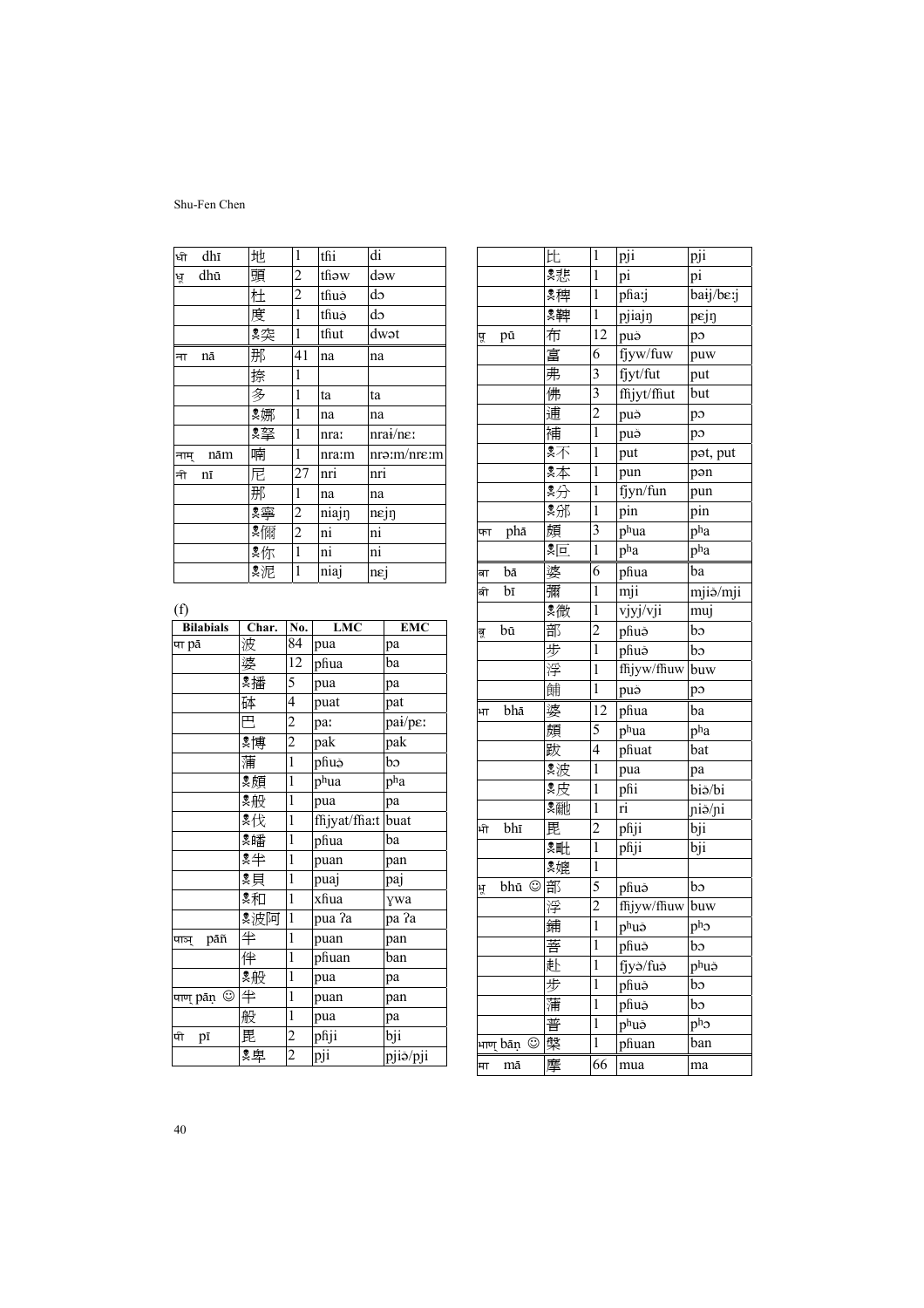|                                                     | 麼  | 9 | mua              | ma                    |
|-----------------------------------------------------|----|---|------------------|-----------------------|
|                                                     | 末  | 7 | muat             | mat                   |
|                                                     | 磨  | 6 | mua              | ma                    |
|                                                     | 魔  | 4 | mua              | ma                    |
|                                                     | 头没 | 1 | mut              | mət                   |
|                                                     | *莫 | 1 | mak              | mak                   |
|                                                     | 默  | 1 | muaj             | məi                   |
| मान $\mathop{\mathsf{man}}\nolimits \mathbb{\odot}$ | 鬘  | 1 | ma:n             | main/m <sub>sin</sub> |
| मां $m$ ā $\dot{\text{m}}$ $\odot$                  | 曼  | 1 | vjyan/va:n       | muan                  |
| मी<br>mī                                            | 彌  | 5 | $\overline{mji}$ | mjiž/mji              |
|                                                     | 弭  | 2 | mji              | mjiž/mji              |
| mū<br>मू                                            | 慕  | 1 | muð              | mo                    |
|                                                     | ஜ摸 | 1 | muð              | mə                    |

| <b>10</b> | <b>Semivowels</b> | Char. No. |                         | <b>LMC</b>    | <b>EMC</b>              |
|-----------|-------------------|-----------|-------------------------|---------------|-------------------------|
| या        | yā                | 耶         | 14                      | jia           | jia                     |
|           |                   | 夜         | 3                       | jia           | jia                     |
|           |                   | 野         | $\overline{c}$          | -<br>jia      | $\frac{1}{\text{jia}}$  |
|           |                   | 也         |                         | jia           | jia                     |
|           |                   | 衍         | $\frac{2}{2}$           | jian          | jian                    |
|           |                   | 闍         |                         | shia          | dzia                    |
|           |                   | 曳         | $\mathbf{1}$            | jiaj          | jiaj                    |
|           |                   | *衣        | $\mathbf{1}$            | ?i            | $\overline{?ij}$        |
|           |                   | 剽邪        | $\,1$                   | jia           | jia                     |
|           |                   | *牙        | $\,1$                   | nja:          | nai/ne:                 |
|           |                   | 関         | $\,1$                   | jiă/jyà       | jià                     |
| यू        | yū                | 由         | 3                       | jiw           | juw                     |
|           |                   | *裕        | $\overline{1}$          | jyă           | juă                     |
| स         | rā                | 羅         | 73                      | la            | la                      |
|           |                   | ஜ嘛        | 5                       |               |                         |
|           |                   | 黸         | $\overline{\mathbf{3}}$ | lam           | lam                     |
|           |                   | ஜ辣        | $\frac{2}{2}$           | lat           | lat                     |
|           |                   | 具東        |                         | lat           | lat                     |
|           |                   | 関那        | $\overline{1}$          | na            | na                      |
|           |                   | *濫        | $\mathbf 1$             | lam           | lam                     |
|           |                   | 関落        | $\,1$                   | lak           | lak                     |
|           |                   | 関         | $\mathbf{1}$            | laj           | $\overline{a}$ j        |
|           |                   | 剽刑        | $\mathbf{1}$            | li            | 1i                      |
|           |                   | 関覆        | $\mathbf{1}$            | $\mathbf{li}$ | $\overline{\textbf{h}}$ |
|           |                   | ஜ 蘭       | $\,1$                   | lan           | lan                     |
|           |                   | ஜோ        | $\overline{1}$          |               |                         |
|           |                   |           |                         |               |                         |

| री<br>n                  | 利         | 17                      | li                             | $\mathop{\rm li}\nolimits$ |
|--------------------------|-----------|-------------------------|--------------------------------|----------------------------|
|                          | ஜ哩        | 7                       |                                |                            |
|                          | 羅         | $\overline{\mathbf{c}}$ | la                             | la                         |
|                          | 梨         | $\overline{2}$          | li                             | li                         |
|                          | <b>臭唎</b> | $\overline{2}$          | $\mathbf{li}$                  | $\mathbf{li}$              |
|                          | *栗        | $\,1$                   | sywk                           | suawk                      |
|                          | 関連        | $\overline{1}$          | luặ                            | $\log$                     |
|                          | 裏勒        | $\,1$                   | ləǎk                           | $l$ ək                     |
|                          | *里        | $\mathbf{1}$            | $\mathop{\rm li}\nolimits$     | 1/1i                       |
|                          | 関黎        | $\mathbf{1}$            | liaj                           | lej                        |
| rū<br>Ĩ                  | 樓         | 3                       | ləw                            | $\overline{a}$             |
|                          | ஜ路        | $\overline{c}$          | luě                            | lэ                         |
|                          | இ‼魯       | $\overline{c}$          |                                |                            |
|                          | 留         | $\mathbf{1}$            | $\overline{\text{li}}\text{w}$ | luw                        |
|                          | 盧         | $\mathbf{1}$            | luă                            | lo                         |
|                          | 流         | $\overline{1}$          | liw                            | luw                        |
|                          | ஜ溜        | $\mathbf{1}$            | liw                            | luw                        |
|                          | 関琉        | $\mathbf{1}$            | liw                            | luw                        |
|                          | *俱        | $\mathbf{1}$            | kyě                            | kuš                        |
|                          | 臭縷        | $\mathbf{1}$            | lyð                            | luě                        |
| rān $\copyright$<br>रान् | 爛         | $\mathbf 1$             | lan                            | $\bar{a}$                  |
| lā<br>ਨਾ                 | 羅         | 27                      | la                             | la                         |
|                          | ஜ 載力      | $\overline{\mathbf{c}}$ | ləǎk                           | $\overline{\text{lab}}$    |
|                          | 蘭         | $\overline{1}$          | lan                            | lan                        |
|                          | 累隷        | $\mathbf{1}$            | liaj                           | lej                        |
|                          | ஜ囉        | $\mathbf{1}$            |                                |                            |
| lī<br>ली                 | 離         | $\overline{\mathbf{3}}$ | li                             | liž/li                     |
|                          | ஜ羅        | $\overline{c}$          | la                             | la                         |
|                          | 利         | $\overline{2}$          | $\mathbf{li}$                  | $\mathbf{li}$              |
|                          | 梨         | $\overline{1}$          | li                             | li                         |
|                          | 関釐        | $\mathbf{1}$            | $\mathbf{li}$                  | 1i/1i                      |
| ☺<br>lū<br>ਲ੍ਰ           | 樓         | $\overline{\mathbf{c}}$ | ləw                            | low                        |
|                          | 流         | $\overline{1}$          | $\overline{\text{li}}\text{w}$ | luw                        |
|                          | 露         | $\mathbf{1}$            | luð                            | $\log$                     |
| lān ©<br>लान्            | 浪         | $\mathbf 1$             | laŋ                            | laŋ                        |
| वा<br>Vā                 | 婆         | 31                      | phua                           | ba                         |
|                          | 縛         | 8                       | fhjyak/fhak                    | buak                       |
|                          | 縛         | 4                       | fhjyak/ffiak                   | buak                       |
|                          | 和         | 3                       | xfiua                          | ywa                        |
|                          | 波         | $\overline{\mathbf{c}}$ | pua                            | рa                         |
|                          | 伐         | 2                       | fhjyat/fha:t                   | buat                       |
|                          | 符         | $\overline{\mathbf{c}}$ | fhjyð/fhuð                     | buð                        |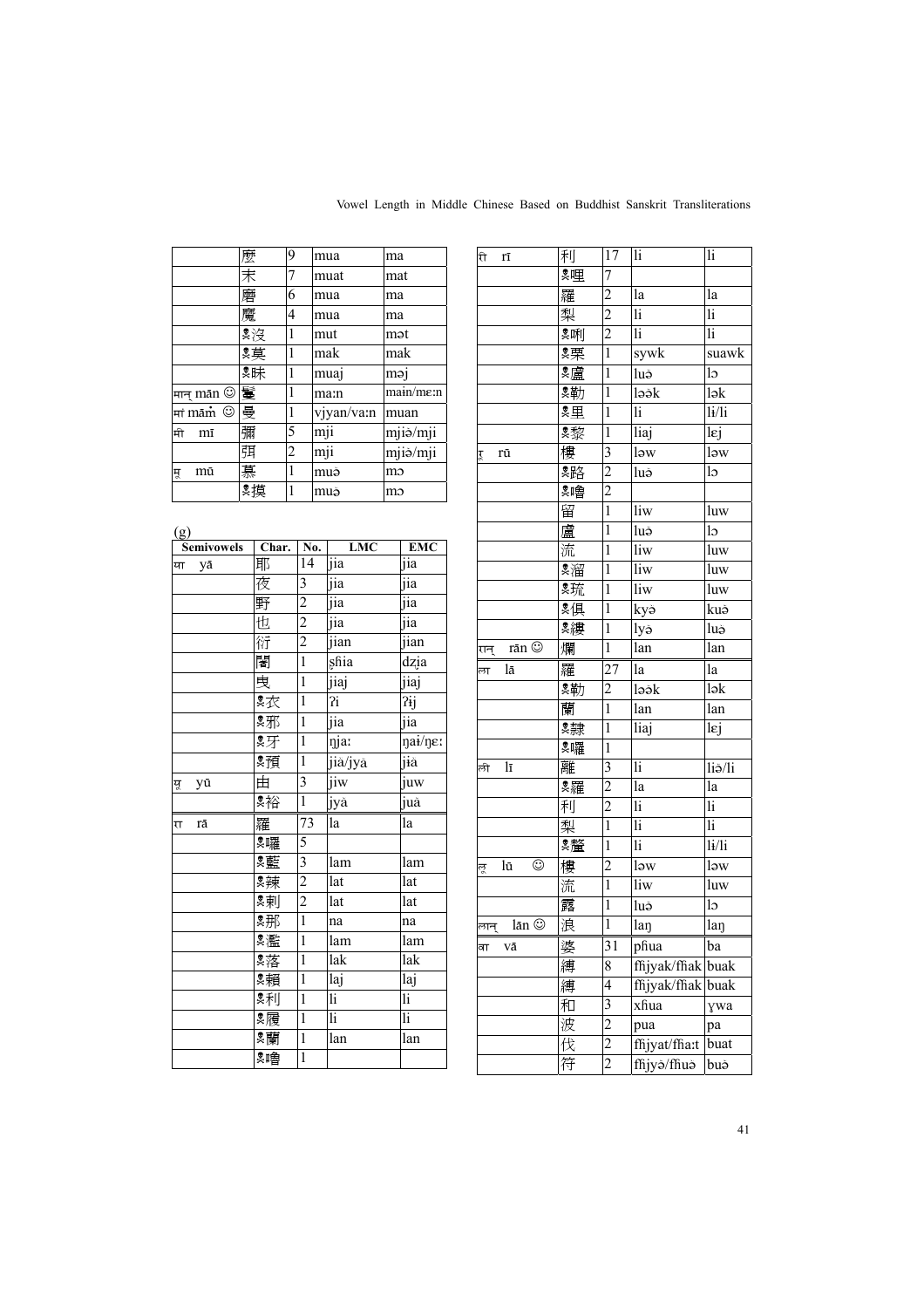|                                           | *紫  | $\overline{c}$ | phuan               | ban               |
|-------------------------------------------|-----|----------------|---------------------|-------------------|
|                                           | *浮  | $\mathbf{1}$   | fhjyw/fhuw          | buw               |
|                                           | ஜ囉  | $\mathbf{1}$   |                     |                   |
|                                           | 関方  | $\mathbf{1}$   | fhjyaŋ/fhaŋ buaŋ    |                   |
|                                           | *羅  | $\mathbf{1}$   | la                  | la                |
|                                           | *洹  | $\mathbf{1}$   | xfiuan              | ywan              |
|                                           | ঃ⊟  | 1              | yat                 | wuat              |
|                                           | 811 | $\mathbf{1}$   | phuan               | ban               |
|                                           | 関数  | 1              | phuat               | bat               |
|                                           | 関螺  | $\mathbf{1}$   | lua                 | lwa               |
|                                           | ஜ啤  | 1              |                     |                   |
| वाम् V $\tilde{\rm a}$ m $\mathbb{\odot}$ | 梵   | $\mathbf{1}$   | ffijyam/ffia:m buam |                   |
|                                           | 傍   | 1              | phan                | ban               |
| बान् vān                                  | 梵   | $\mathbf{1}$   | fhjyam/fha:m        | buam              |
| वी<br>Vī                                  | 毘   | 7              | phji                | bji               |
|                                           | *鼻  | 3              | phji                | $\overline{b}$ ji |
|                                           | 吠   | $\overline{c}$ | ffijyaj/ffiji       | buaj              |
|                                           | 具理  | $\overline{c}$ | pjiajn              | pεjŋ              |
|                                           | 毗   | $\overline{1}$ | phji                | bji               |
|                                           | 具微  | $\mathbf{1}$   | vjyj/vji            | muj               |
|                                           | *黎  | $\mathbf{1}$   | liaj                | lej               |
|                                           | 㮾梨  | 1              | li                  | li                |
|                                           | 関縛  | $\mathbf{1}$   | fhjyak/fhak buak    |                   |
|                                           | 関尾  | 1              | vjyj/vji            | muj               |
|                                           | ஜ羅  | $\mathbf{1}$   | la                  | la                |
|                                           | 関   | $\mathbf{1}$   | yj                  | wuj               |

(h)

| <b>Fricatives</b> | Char. | No.            | ${\bf LMC}$ | <b>EMC</b> |
|-------------------|-------|----------------|-------------|------------|
| şā<br>षा          | 沙     | 18             | sa:         | sai/se:    |
|                   | 師     | 2              | ŞΓ          | şi         |
|                   | 娑     | 1              | sa          | sa         |
|                   | 薩     | 1              | sat         | sat        |
|                   | 史     | 1              | ŞΓ          | si/si      |
| sān<br>षान्       | Щ     | 1              | sam         | soin/se:n  |
|                   | 沙     | 1              | sa:         | sai/se:    |
| षी<br>ŞĪ          | 師     | 1              | şŗ          | şi         |
|                   | *史    | 1              | şŗ          | si/si      |
| śā<br>शा          | 舍     | 26             | sia         | cia        |
|                   | 奢     | 18             | sia         | cia        |
|                   | 賒     | 3              | sia         | çia        |
|                   | 設     | $\overline{2}$ | siat        | ciat       |

|               | 娑  | $\overline{c}$          | sa    | sa                  |
|---------------|----|-------------------------|-------|---------------------|
|               | 捨  | $\overline{c}$          | şia   | cia                 |
|               | 釋  | $\overline{c}$          | siajk | ciajk               |
|               | &沙 | $\overline{c}$          | şa:   | sai/se:             |
|               | 関  | $\mathbf{1}$            | sian  | cian                |
|               | 関  | $\mathbf{1}$            | sian  | cian                |
|               | 関遷 | $\mathbf{1}$            | şa:   | sai/se:             |
|               | 関試 | $\mathbf{1}$            | şi    | $c\dot{i}/c\dot{i}$ |
|               | 関塞 | 1                       | şəək  | şək                 |
|               | ஜ薩 | 1                       | sat   | sat                 |
|               | 具鑠 | $\mathbf{1}$            | siak  | ciak                |
| śām ©<br>शां  | 賞  | $\overline{c}$          | sian  | cian                |
|               | 閃  | $\mathbf{1}$            | siam  | çiam                |
|               | 舍  | 1                       | sia   | cia                 |
|               | 睒  | $\mathbf{1}$            | siam  | çiam                |
| śān ©<br>शान् | 扇  | $\overline{2}$          | sian  | çian                |
|               | 訕  | $\mathbf{1}$            | şa:n  | şain/şe:n           |
|               | 賒  | 1                       | șia   | çia                 |
|               | 奢  | $\mathbf{1}$            | sia   | cia                 |
| śī<br>शी      | 戸  | 6                       | şi    | çi                  |
|               | 施  | $\overline{c}$          | şi    | çiš/çi              |
|               | 私  | $\mathbf{1}$            | sz    | si                  |
|               | 関屍 | $\mathbf{1}$            | şi    | çi                  |
| śū<br>शू      | 首  | $\overline{c}$          | şiw   | çuw                 |
|               | 戌  | $\overline{2}$          | syt   | swit                |
|               | 関輸 | $\mathbf{1}$            | şyð   | çuð                 |
|               | *修 | $\mathbf{1}$            | siw   | suw                 |
|               | 累須 | $\mathbf{1}$            | syð   | suš                 |
| śūn ©<br>शून् | 舜  | $\overline{c}$          | syn   | cwin                |
|               | 首  | $\mathbf{1}$            | siw   | çuw                 |
| Sā<br>सा      | 娑  | 11                      | sa    | sa                  |
|               | 沙  | $\overline{4}$          | şa:   | sai/se:             |
|               | ஜ薩 | $\overline{c}$          | sat   | sat                 |
|               |    | $\mathbf{1}$            | sam   | sam                 |
|               | 関婆 | $\mathbf{1}$            | phua  | ba                  |
|               | 関差 | 1                       | tsha: | tshai/tshe:         |
|               | 関金 | 1                       | sia   | cia                 |
|               | 雾拓 | $\mathbf{1}$            | thak  | thak                |
| sām<br>प्तां  | 僧  | 3                       | səən  | soŋ                 |
| sān ©<br>सान् | 扇  | $\mathbf{1}$            | șia   | cia                 |
| Sī<br>प्ती    | 私  | $\overline{\mathbf{c}}$ | sz    | si                  |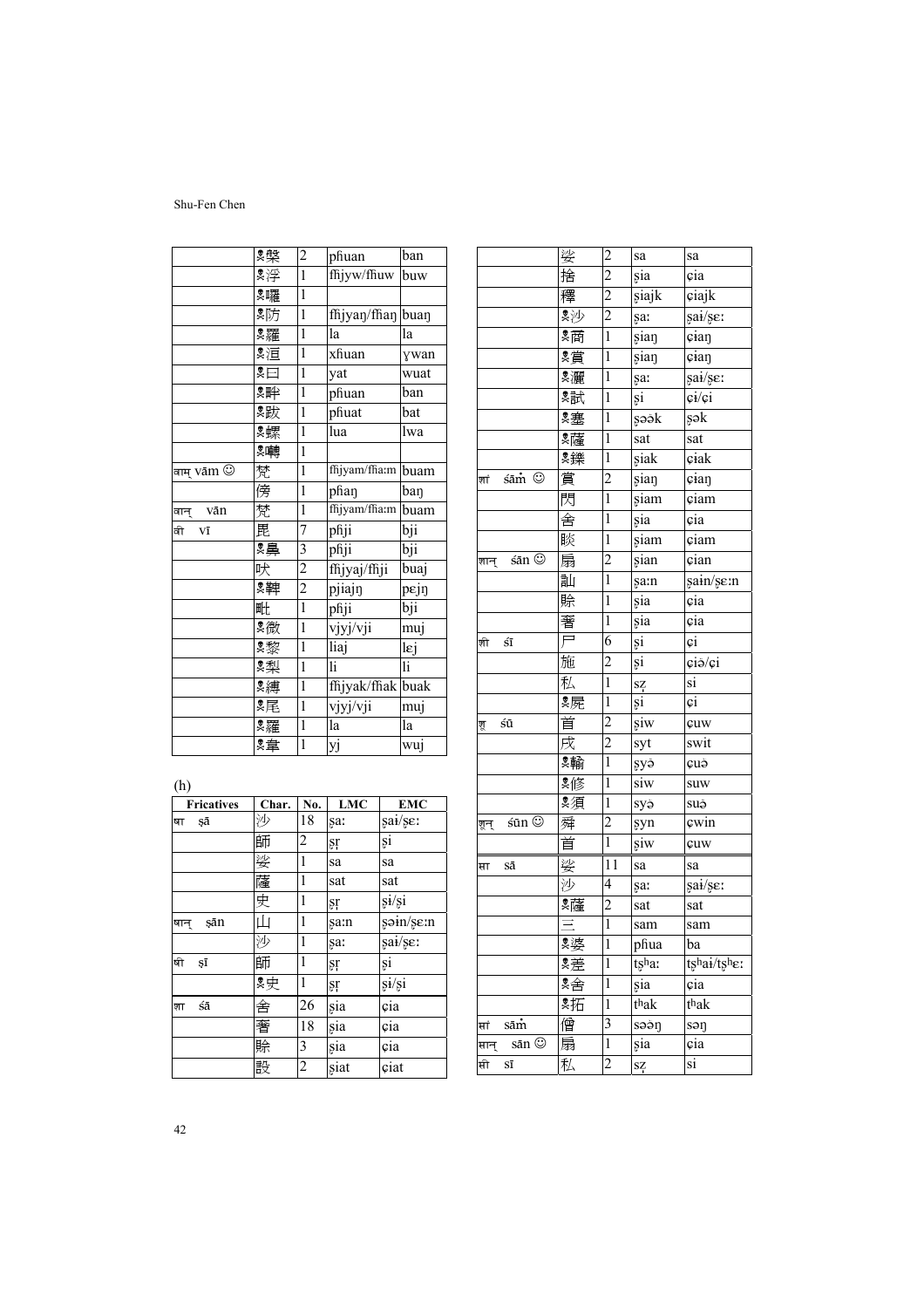|          | 斯                       | 2              | sz   | $si\check{o}/si$    |
|----------|-------------------------|----------------|------|---------------------|
|          | $\overline{\mathbb{R}}$ | $\mathbf{1}$   | şi   | çi                  |
|          | *師                      | $\mathbf{1}$   | şŗ   | şi                  |
|          |                         | $\mathbf{1}$   | siaj | sej                 |
|          | *寫                      | $\mathbf{1}$   | sia  | sia                 |
|          | ■ ※雌                    | $\mathbf{1}$   | tshz | tshi <i>i</i> /tshi |
|          | *悉                      | $\mathbf{1}$   | sit  | sit                 |
|          | *四                      | $\mathbf{1}$   | SZ   | si                  |
|          | *蹉                      | $\mathbf{1}$   | tsha | tsha                |
| sū<br>सू | 蘇                       | 3              | suě  | SO                  |
|          | 修                       | $\overline{c}$ | siw  | suw                 |
|          | *斯                      | $\,1$          | SZ   | $si\delta/si$       |
|          | 関                       | $\mathbf{1}$   | jyă  | juă                 |
|          | 関須                      | $\mathbf{1}$   | syð  | suě                 |
|          | 繫                       | $\mathbf{1}$   | sut  | swat                |
| hā<br>हा | 訶                       | 12             | xa   | xa                  |
|          | 賀                       | 5              | xfia | γa                  |
|          | 呵                       | 5              | xa   | xa                  |

Vowel Length in Middle Chinese Based on Buddhist Sanskrit Transliterations

|     |     |   | 曷  |   | xfiat                  | yat   |
|-----|-----|---|----|---|------------------------|-------|
|     |     |   | 阿  |   | ?a                     | ?a    |
|     |     |   | ஜே |   | xat                    | xat   |
|     |     |   | 夏  | 1 |                        |       |
| ही  | hī  | ☺ | 醯  |   | xjiaj                  | xεj   |
|     |     |   | 喜  |   | $\overline{\text{xi}}$ | xi/xi |
|     |     |   | 希  |   | xi                     | xij   |
| ह्  | hū  |   | *呼 | 1 | xuě                    | CX    |
| हिं | hūm | ☺ | 吽  | 3 |                        |       |

 $(i)$ 

| $1 + 7$ |               |   |       |     |        |               |
|---------|---------------|---|-------|-----|--------|---------------|
|         | <b>Others</b> |   | Char. | No. | LMC    | EMC           |
| क्षा    | ksā           |   | 叉     |     | tsha:  | tshai/tshe:   |
|         |               |   | 刹     |     | tshart | tshait/tshert |
|         |               |   | *棄    |     | khji   | khji          |
|         |               |   | 臭沙    |     | saː    | sai/se        |
|         |               |   | 関戦    |     | tshom  | tshim         |
|         | क्षान् kṣān © |   | 羼     |     | tsham  | tshain/tshe:n |
| क्षी    | ksī           | ☺ | 差     | 2   | tsha:  | tshai/tsher   |

## **References**

- Chao, Yuen Ren. 1940. Distinctions within Ancient Chinese. Harvard Journal of Asiatic Studies 5:203-233.
- Chen, Shu-Fen. 2000. A study of Sanskrit loanwords in Chinese. Tsing Hua Journal of Chinese Studies, New Series 30.3:375-426.
- Karlgren, Bernhard. 1922. The reconstruction of Ancient Chinese. T'oung Pao 21:1-42.
- Karlgren, Bernhard. 1954. Compendium of phonetics in Ancient and Archaic Chinese. Bulletin of the Museum of Far Eastern Antiquities 26:211-367.
- Martin, Samuel E. 1953. The phonemes of Ancient Chinese. Journal of the American Oriental Society 73.2 (Supplement to the Journal of the American Oriental Society No.16):1-46.
- Pulleyblank, Edwin G. 1984. Middle Chinese: A Study in Historical Phonology. Vancouver: University of British Columbia Press.
- Pulleyblank, Edwin G. 1991. Lexicon of Reconstructed Pronunciation in Early Middle Chinese, Late Middle Chinese, and Early Mandarin. Vancouver: University of British Columbia Press.
- Soothill, William E., & Lewis Hodous. 1968. A Dictionary of Chinese Buddhist Terms,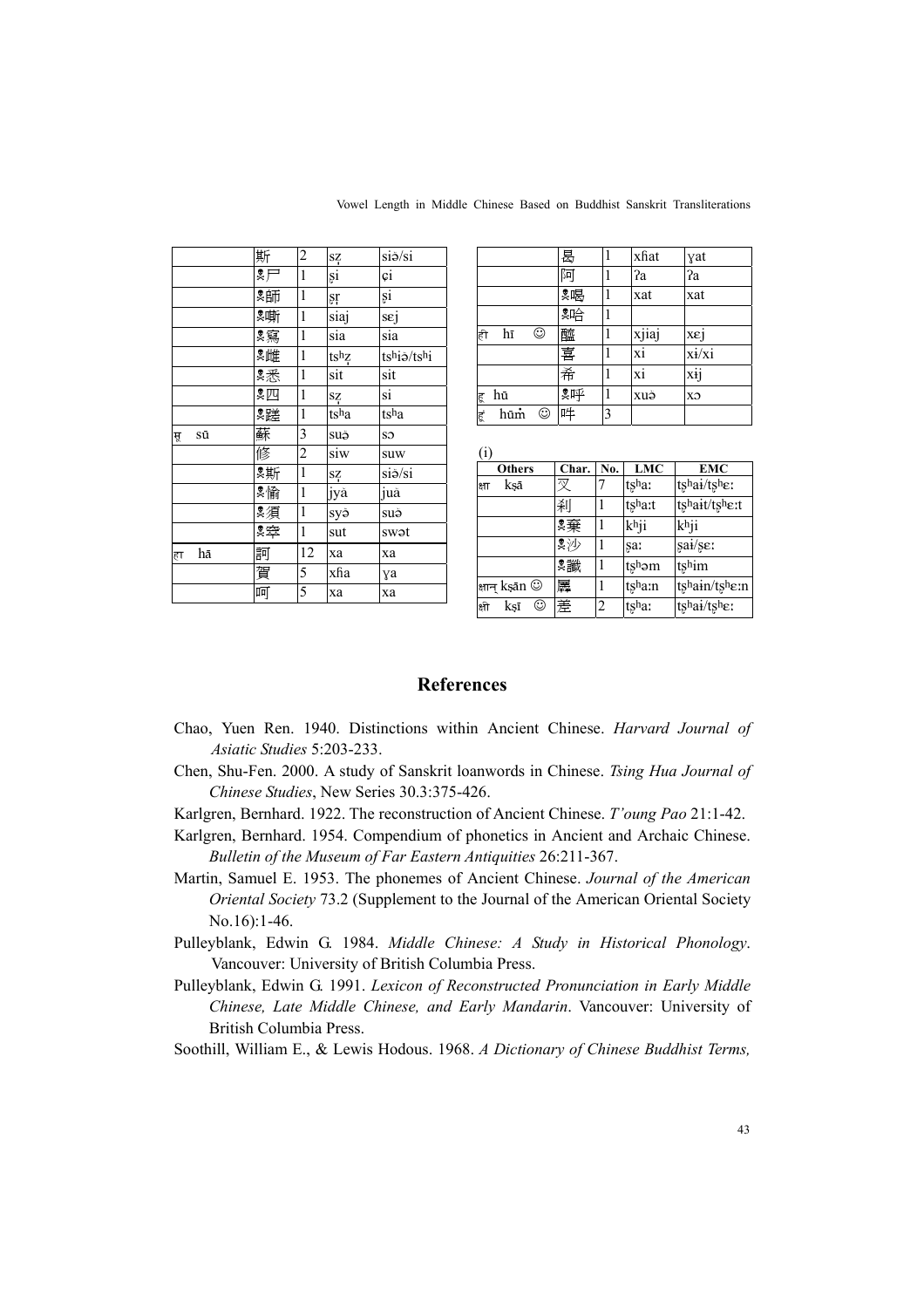*With Sanskrit and English Equivalents and a Sanskrit-Pali Index*. London: Kegan Paul, Trench, Trubner & Co., LTD.

Yi, Yuan. 1986. The translation of Buddhist scriptures and translation arenas. *Cowrie* 3.1:75-91.

王力. 1980.《漢語史稿》。北京:中華出版社。 李榮. 1956.《切韻音系》。北京:科學出版社。 周法高. 1962.《中國古代語法:構詞篇》。台北:中央研究院歷史語言研究所。 周法高. 1984.〈論切韻音〉,《中國音韻學論文集》。香港:中文大學出版社。 林慶勳, 竺家寧. 1989.《古音學入門》。台北:台灣學生書局。 陸志韋. 1971.《古音說略》。台北:台灣書局。 董同龢. 1978.《中國語音史》。台北:華岡出版有限公司。 彌勒出版社. 1983.《佛學辭典》。台北:彌勒出版社。 羅常培. 1963.《羅常培語言學論文選集》。北京:中華書局。

[Received 5 December 2000; revised 18 October 2001; accepted 2 September 2002]

Department of Foreign Languages & Applied Linguistics 135, Yuan-tung Road Chungli, Taoyuan 320, Taiwan sfchen@saturn.yzu.edu.tw